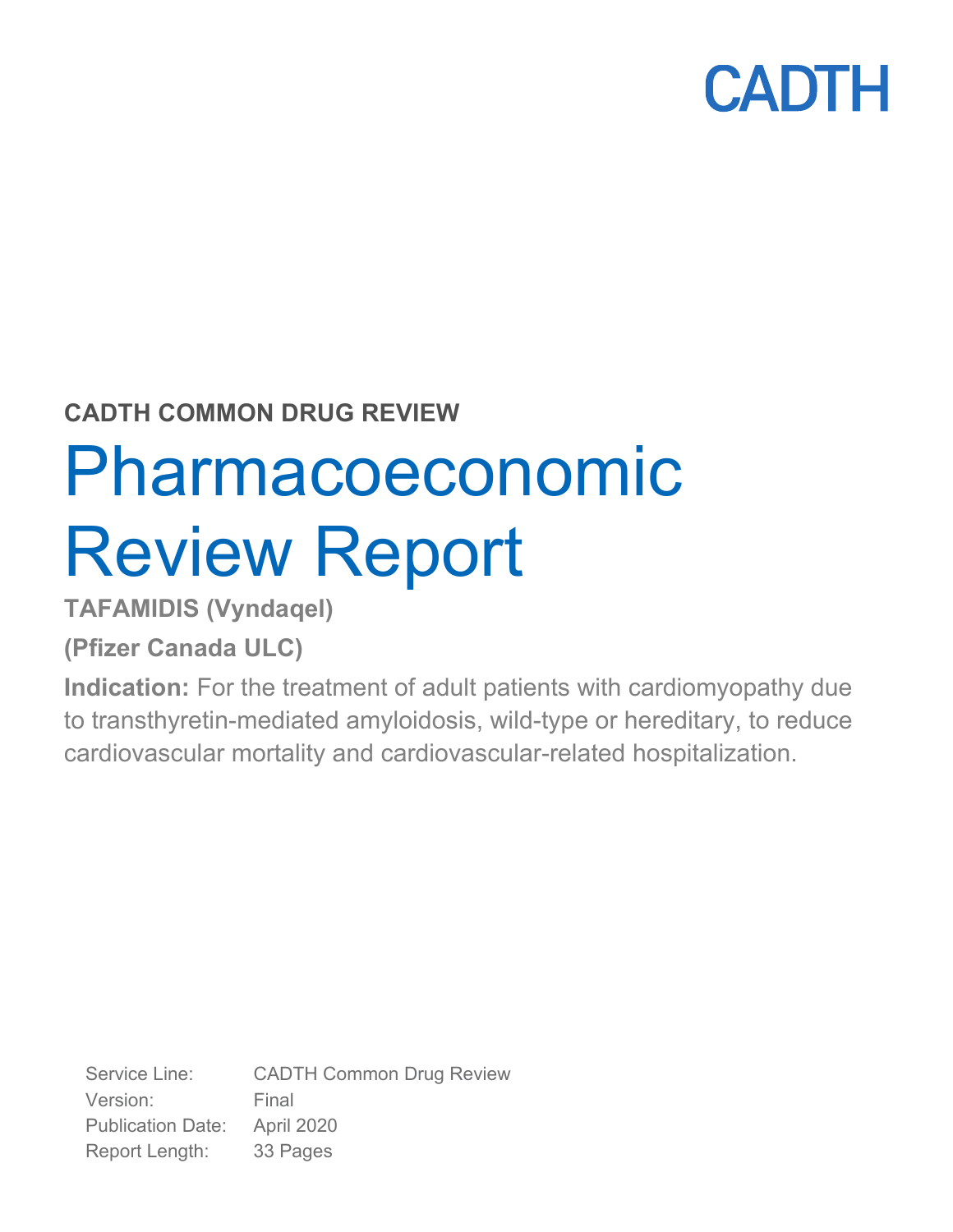**Disclaimer:** The information in this document is intended to help Canadian health care decision-makers, health care professionals, health systems leaders, and policy-makers make well-informed decisions and thereby improve the quality of health care services. While patients and others may access this document, the document is made available for informational purposes only and no representations or warranties are made with respect to its fitness for any particular purpose. The information in this document should not be used as a substitute for professional medical advice or as a substitute for the application of clinical judgment in respect of the care of a particular patient or other professional judgment in any decision-making process. The Canadian Agency for Drugs and Technologies in Health (CADTH) does not endorse any information, drugs, therapies, treatments, products, processes, or services.

While care has been taken to ensure that the information prepared by CADTH in this document is accurate, complete, and up-to-date as at the applicable date the material was first published by CADTH, CADTH does not make any guarantees to that effect. CADTH does not guarantee and is not responsible for the quality, currency, propriety, accuracy, or reasonableness of any statements, information, or conclusions contained in any third-party materials used in preparing this document. The views and opinions of third parties published in this document do not necessarily state or reflect those of CADTH.

CADTH is not responsible for any errors, omissions, injury, loss, or damage arising from or relating to the use (or misuse) of any information, statements, or conclusions contained in or implied by the contents of this document or any of the source materials.

This document may contain links to third-party websites. CADTH does not have control over the content of such sites. Use of third-party sites is governed by the third-party website owners' own terms and conditions set out for such sites. CADTH does not make any guarantee with respect to any information contained on such third-party sites and CADTH is not responsible for any injury, loss, or damage suffered as a result of using such third-party sites. CADTH has no responsibility for the collection, use, and disclosure of personal information by third-party sites.

Subject to the aforementioned limitations, the views expressed herein are those of CADTH and do not necessarily represent the views of Canada's federal, provincial, or territorial governments or any third-party supplier of information.

This document is prepared and intended for use in the context of the Canadian health care system. The use of this document outside of Canada is done so at the user's own risk.

This disclaimer and any questions or matters of any nature arising from or relating to the content or use (or misuse) of this document will be governed by and interpreted in accordance with the laws of the Province of Ontario and the laws of Canada applicable therein, and all proceedings shall be subject to the exclusive jurisdiction of the courts of the Province of Ontario, Canada.

The copyright and other intellectual property rights in this document are owned by CADTH and its licensors. These rights are protected by the Canadian *Copyright Act* and other national and international laws and agreements. Users are permitted to make copies of this document for non-commercial purposes only, provided it is not modified when reproduced and appropriate credit is given to CADTH and its licensors.

**About CADTH:** CADTH is an independent, not-for-profit organization responsible for providing Canada's health care decision-makers with objective evidence to help make informed decisions about the optimal use of drugs, medical devices, diagnostics, and procedures in our health care system.

**Funding:** CADTH receives funding from Canada's federal, provincial, and territorial governments, with the exception of Quebec.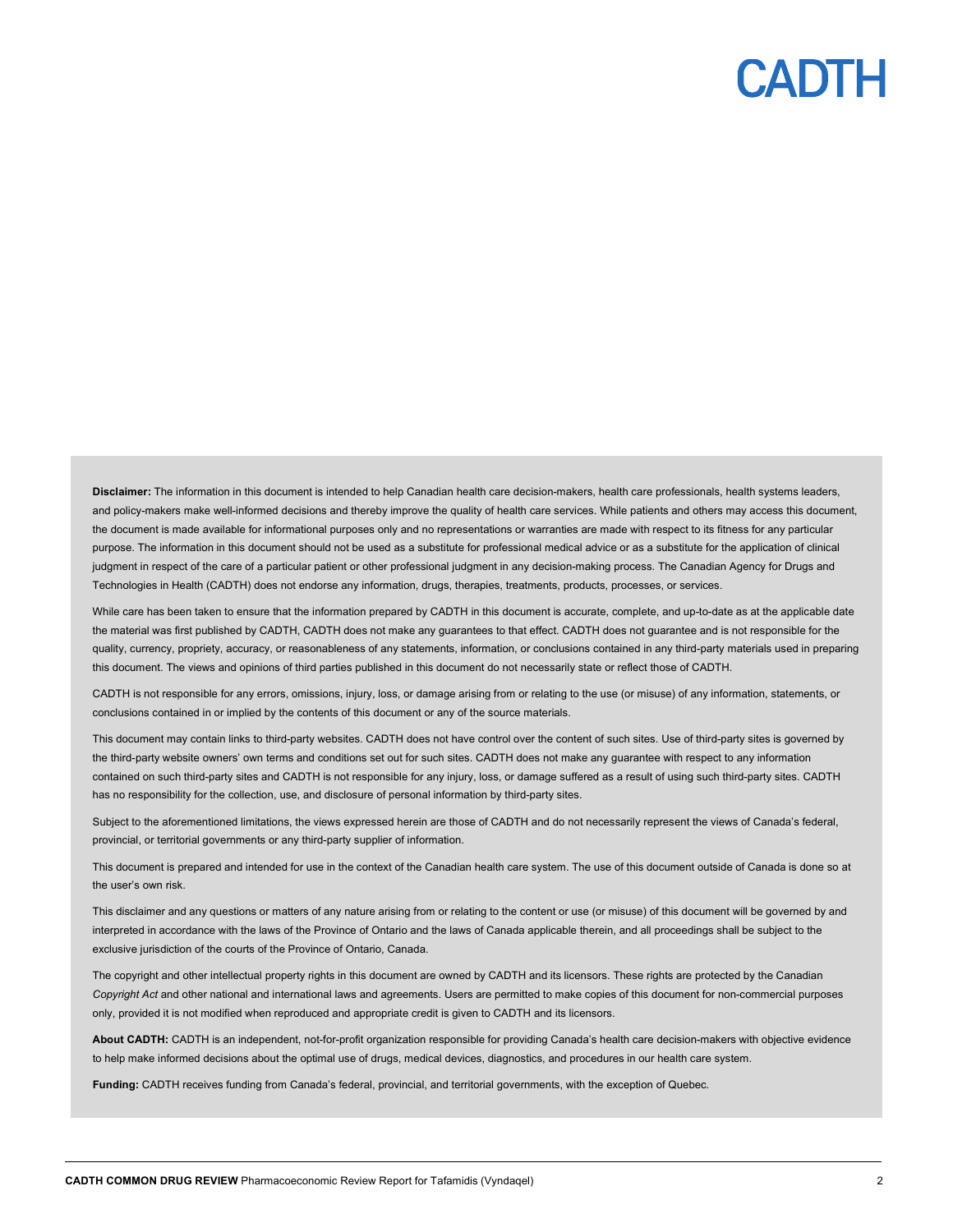

### **Table of Contents**

| Appendix 4: Summary of Other Health Technology Assessment Reviews |  |
|-------------------------------------------------------------------|--|
|                                                                   |  |
|                                                                   |  |

### **Tables**

| Table 5: CDR Cost Comparison Table for Drug Therapies for Adults With Cardiomyopathy<br>Due to Transthyretin-Mediated Amyloidosis, Wild-Type or Hereditary 22           |  |
|-------------------------------------------------------------------------------------------------------------------------------------------------------------------------|--|
| Table 6: CDR Cost Comparison Table for Off-Label Drug Therapies for Adults With<br>Cardiomyopathy Due to Transthyretin-Mediated Amyloidosis, Wild-Type or Hereditary 22 |  |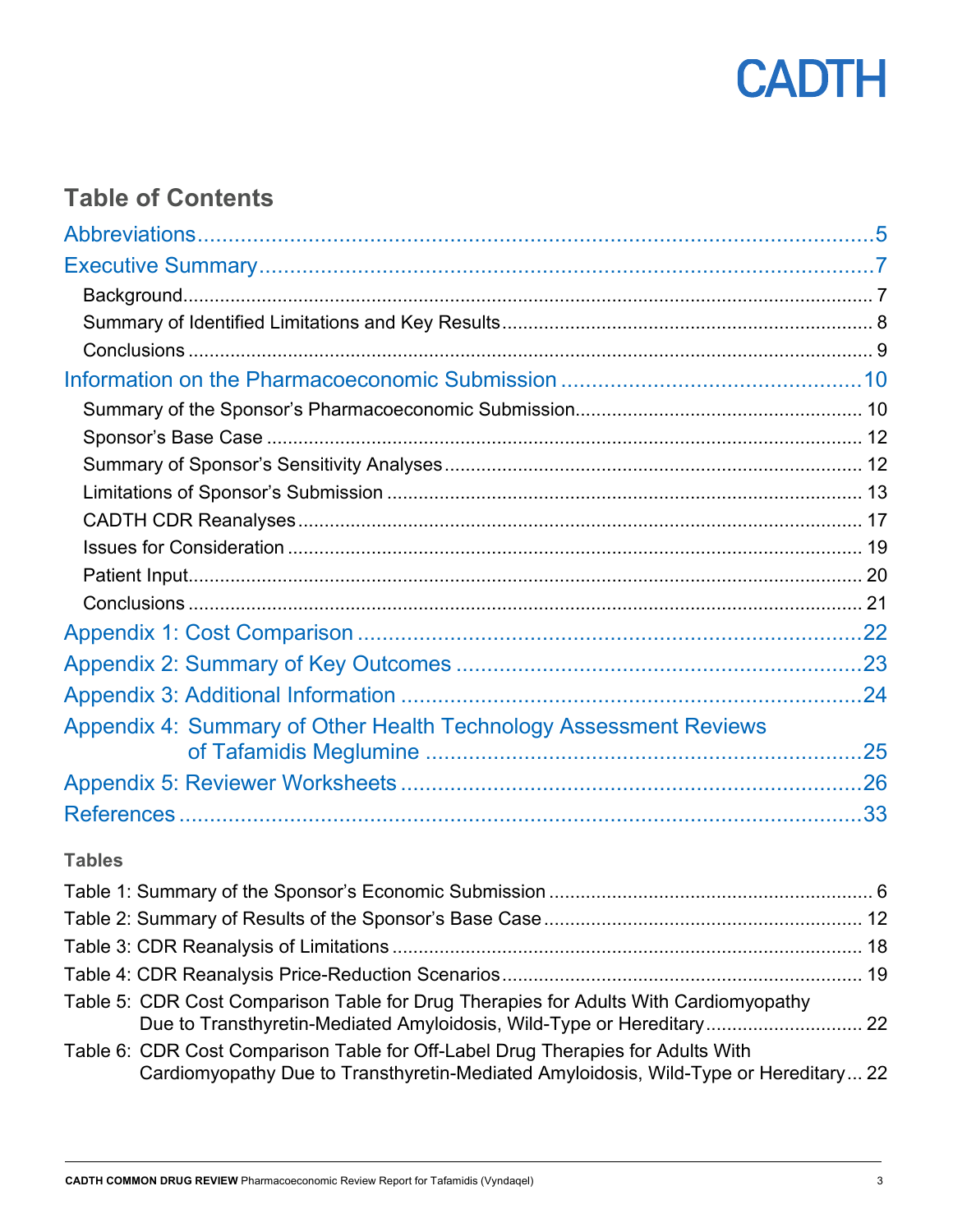| Table 7: When Considering Only Costs, Outcomes, and Quality of Life,       |  |
|----------------------------------------------------------------------------|--|
| How Attractive Is Tafamidis Meglumine Relative to Best Supportive Care? 23 |  |
|                                                                            |  |
|                                                                            |  |
|                                                                            |  |
|                                                                            |  |
|                                                                            |  |
|                                                                            |  |
|                                                                            |  |
|                                                                            |  |
|                                                                            |  |
| <b>Figure</b>                                                              |  |
|                                                                            |  |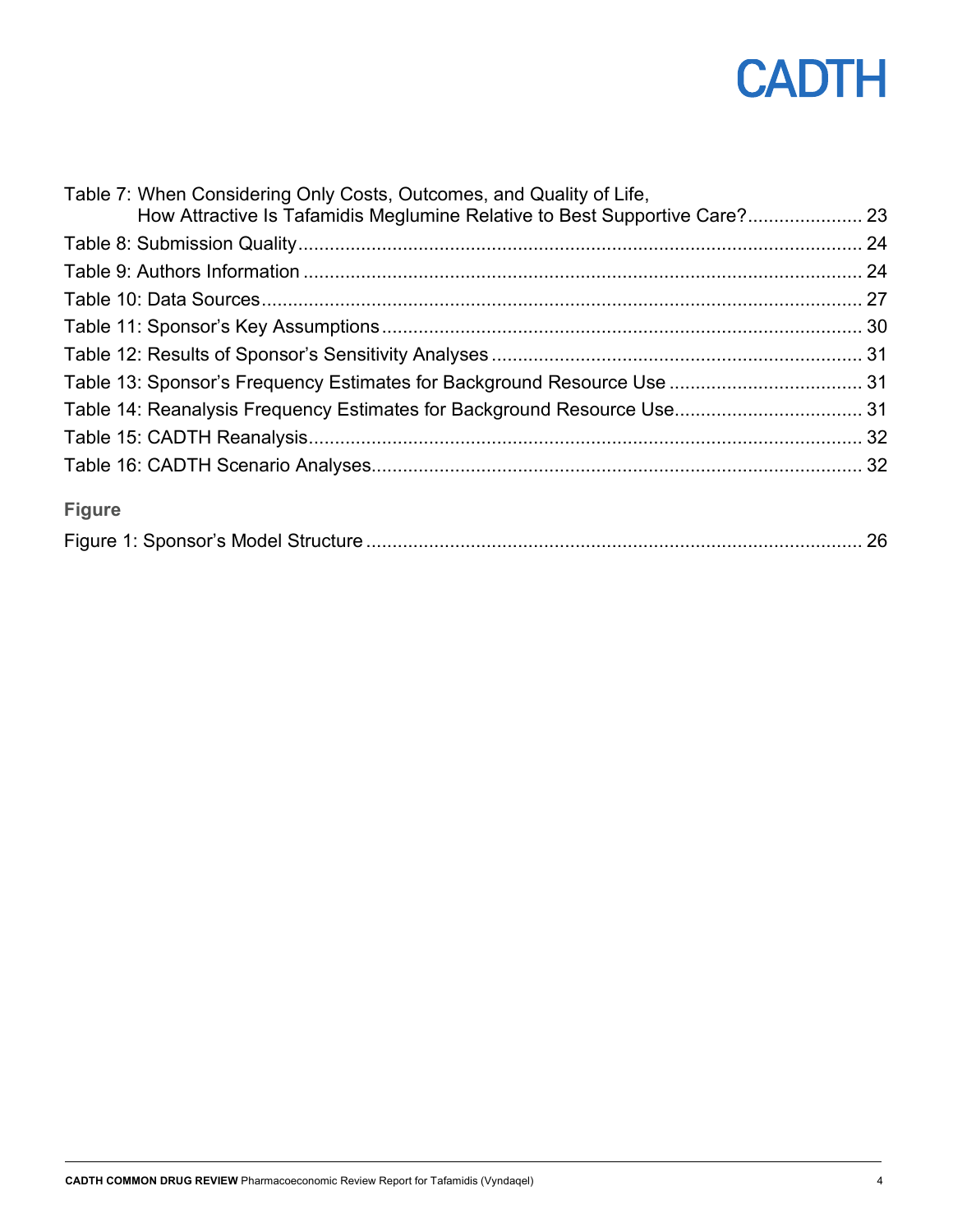### **Abbreviations**

<span id="page-4-0"></span>

| AE.            | adverse event                                     |
|----------------|---------------------------------------------------|
| <b>AIC</b>     | Akaike's information criterion                    |
| <b>ATTR-CM</b> | transthyretin-mediated amyloidosis cardiomyopathy |
| <b>BIC</b>     | Bayesian information criterion                    |
| BSC            | best supportive care                              |
| <b>CUA</b>     | cost-utility analysis                             |
| EQ-5D          | EuroQol 5-Dimensions                              |
| <b>ICUR</b>    | incremental cost-utility ratio                    |
| ITT            | intention to treat                                |
| <b>NYHA</b>    | New York Heart Association                        |
| QALY           | quality-adjusted life-year                        |
| WTP            | willingness to pay                                |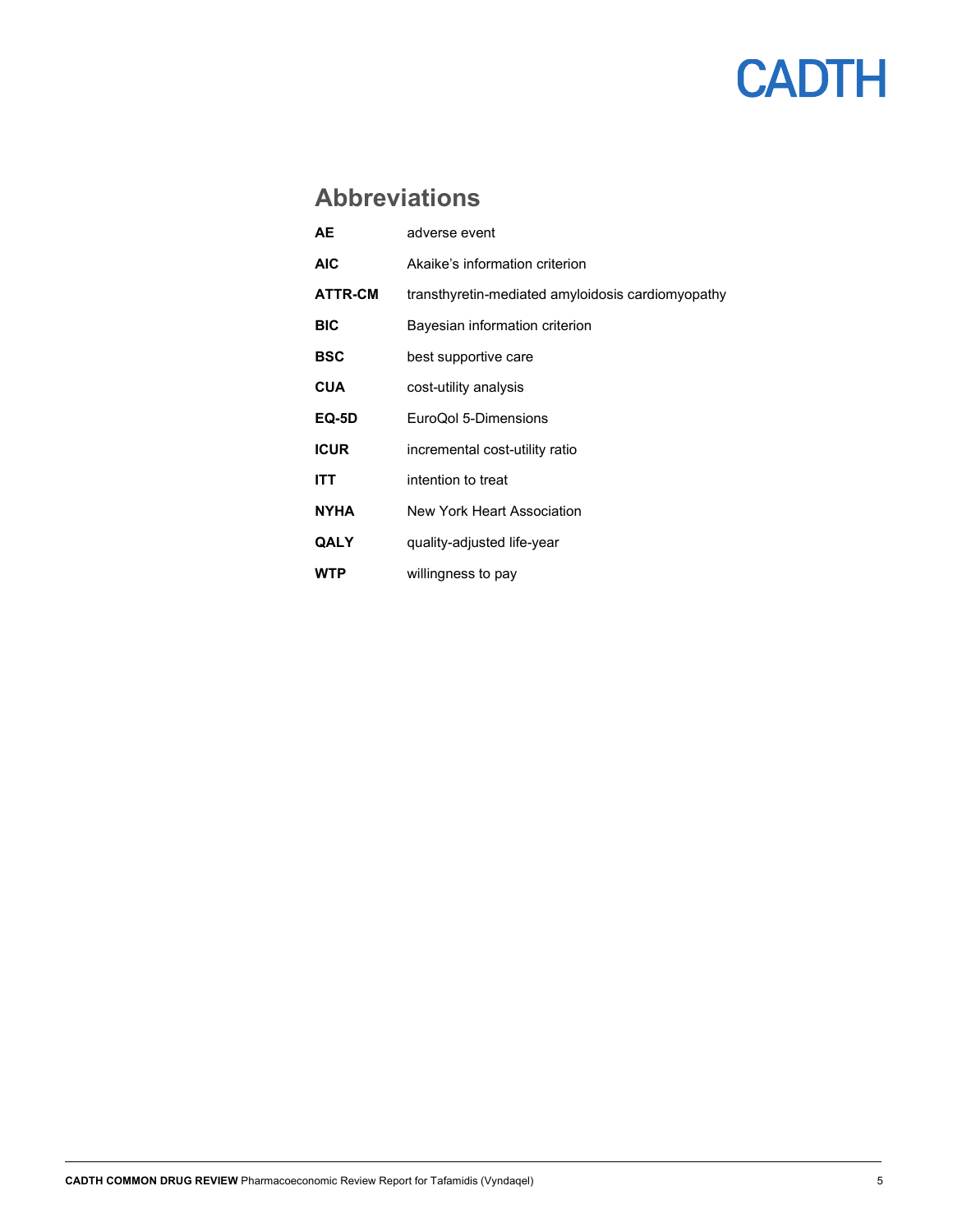| <b>Drug product</b>                | Tafamidis meglumine (Vyndaqel)                                                                                                                                                                                                                                                                                                                                                                                                                                                                                                                                                                                                                                                                                                                                                                                                                                                                                                                                                                                                                                                                                                                                                                                                                                                                                                                                                                                                                                                                                                                                                                                                                                                                                                                                            |
|------------------------------------|---------------------------------------------------------------------------------------------------------------------------------------------------------------------------------------------------------------------------------------------------------------------------------------------------------------------------------------------------------------------------------------------------------------------------------------------------------------------------------------------------------------------------------------------------------------------------------------------------------------------------------------------------------------------------------------------------------------------------------------------------------------------------------------------------------------------------------------------------------------------------------------------------------------------------------------------------------------------------------------------------------------------------------------------------------------------------------------------------------------------------------------------------------------------------------------------------------------------------------------------------------------------------------------------------------------------------------------------------------------------------------------------------------------------------------------------------------------------------------------------------------------------------------------------------------------------------------------------------------------------------------------------------------------------------------------------------------------------------------------------------------------------------|
| <b>Study question</b>              | What is the incremental cost-effectiveness of tafamidis meglumine compared with BSC in the<br>treatment of adult patients with cardiomyopathy due to transthyretin-mediated amyloidosis (wild-<br>type or hereditary)?                                                                                                                                                                                                                                                                                                                                                                                                                                                                                                                                                                                                                                                                                                                                                                                                                                                                                                                                                                                                                                                                                                                                                                                                                                                                                                                                                                                                                                                                                                                                                    |
| <b>Type of economic evaluation</b> | Cost-utility analysis                                                                                                                                                                                                                                                                                                                                                                                                                                                                                                                                                                                                                                                                                                                                                                                                                                                                                                                                                                                                                                                                                                                                                                                                                                                                                                                                                                                                                                                                                                                                                                                                                                                                                                                                                     |
| <b>Target population</b>           | Adult patients with cardiomyopathy due to transthyretin-mediated amyloidosis, wild-type or<br>hereditary                                                                                                                                                                                                                                                                                                                                                                                                                                                                                                                                                                                                                                                                                                                                                                                                                                                                                                                                                                                                                                                                                                                                                                                                                                                                                                                                                                                                                                                                                                                                                                                                                                                                  |
| <b>Treatment</b>                   | Tafamidis meglumine 80 mg daily                                                                                                                                                                                                                                                                                                                                                                                                                                                                                                                                                                                                                                                                                                                                                                                                                                                                                                                                                                                                                                                                                                                                                                                                                                                                                                                                                                                                                                                                                                                                                                                                                                                                                                                                           |
| <b>Outcome</b>                     | QALYs                                                                                                                                                                                                                                                                                                                                                                                                                                                                                                                                                                                                                                                                                                                                                                                                                                                                                                                                                                                                                                                                                                                                                                                                                                                                                                                                                                                                                                                                                                                                                                                                                                                                                                                                                                     |
| <b>Comparator</b>                  | BSC, consisting of supportive care medication                                                                                                                                                                                                                                                                                                                                                                                                                                                                                                                                                                                                                                                                                                                                                                                                                                                                                                                                                                                                                                                                                                                                                                                                                                                                                                                                                                                                                                                                                                                                                                                                                                                                                                                             |
| <b>Perspective</b>                 | Canadian public health care payer                                                                                                                                                                                                                                                                                                                                                                                                                                                                                                                                                                                                                                                                                                                                                                                                                                                                                                                                                                                                                                                                                                                                                                                                                                                                                                                                                                                                                                                                                                                                                                                                                                                                                                                                         |
| <b>Time horizon</b>                | Lifetime (30 years)                                                                                                                                                                                                                                                                                                                                                                                                                                                                                                                                                                                                                                                                                                                                                                                                                                                                                                                                                                                                                                                                                                                                                                                                                                                                                                                                                                                                                                                                                                                                                                                                                                                                                                                                                       |
| <b>Results for base case</b>       | ICUR = \$247,069 per QALY gained compared with BSC                                                                                                                                                                                                                                                                                                                                                                                                                                                                                                                                                                                                                                                                                                                                                                                                                                                                                                                                                                                                                                                                                                                                                                                                                                                                                                                                                                                                                                                                                                                                                                                                                                                                                                                        |
| <b>Key limitations</b>             | • Disease progression, in terms of mortality and cardiovascular-related hospitalization,<br>occurred as a function of a patient's baseline NYHA class rather than their current NYHA<br>class. This approach has limited clinical validity and likely resulted in overestimation of the<br>survival benefits associated with tafamidis meglumine.<br>Treatment discontinuation and efficacy were modelled independently. The approach to<br>$\bullet$<br>model each was incongruent, as ongoing reductions in treatment acquisition costs were<br>extrapolated beyond the 30-month trial period, whereas long-term efficacy estimates were<br>based on an intention-to-treat analysis at months 18 to 30 of the ATTR-ACT trial.<br>The ATTR-ACT trial measured treatment response every six months, whereas the economic<br>$\bullet$<br>model was based on a monthly cycle. During the first 30 months of the model, patients could<br>transition only at the end of each six-month period. This is likely unrealistic in practice and<br>adds uncertainty to the efficacy estimates.<br>Treatment-specific health state utility values were used.<br>$\bullet$<br>Resource-use estimates may not reflect expected treatment practices, as patients in NYHA<br>$\bullet$<br>class IV in Canada would be expected to see nephrologists and have more frequent primary<br>care visits.<br>• Treatment costs were reduced by assuming lower rates of adherence, which is inappropriate,<br>as patients are still likely to fill prescriptions.<br>• Uncertainty remains as to the long-term clinical efficacy of tafamidis meglumine and the<br>initiation of tafamidis meglumine at an advanced disease stage (i.e., NYHA class IV), due to a<br>paucity of clinical data. |
| <b>CDR</b> estimate(s)             | The CADTH reanalysis: selected different distributions for the survival curves; assumed an<br>identical duration for each hospitalization event; capped treatment discontinuation at 30 months;<br>removed treatment-specific health state utilities; revised resource-use estimates in accordance<br>with current clinical practices; and assumed 100% adherence.<br>• Based on these revisions, CADTH found that the ICUR of tafamidis meglumine compared<br>with BSC was \$443,694 per QALY gained.<br>• A price reduction of at least 92% would be required for tafamidis meglumine to be<br>considered cost-effective at a willingness-to-pay threshold of \$50,000 per QALY.<br>CADTH was unable to fully address several structural limitations. Uncertainty further remains<br>regarding the clinical efficacy of tafamidis meglumine beyond 30 months, given the uncertainty<br>in the long-term evidence. The potential cost-effectiveness of tafamidis meglumine in patients in<br>NYHA class IV at baseline could not be assessed.                                                                                                                                                                                                                                                                                                                                                                                                                                                                                                                                                                                                                                                                                                                            |

### <span id="page-5-0"></span>**Table 1: Summary of the Sponsor's Economic Submission**

BSC = best supportive care; CDR = CADTH Common Drug Review; ICUR = incremental cost-utility ratio; NYHA = New York Heart Association; QALY = quality-adjusted life-year.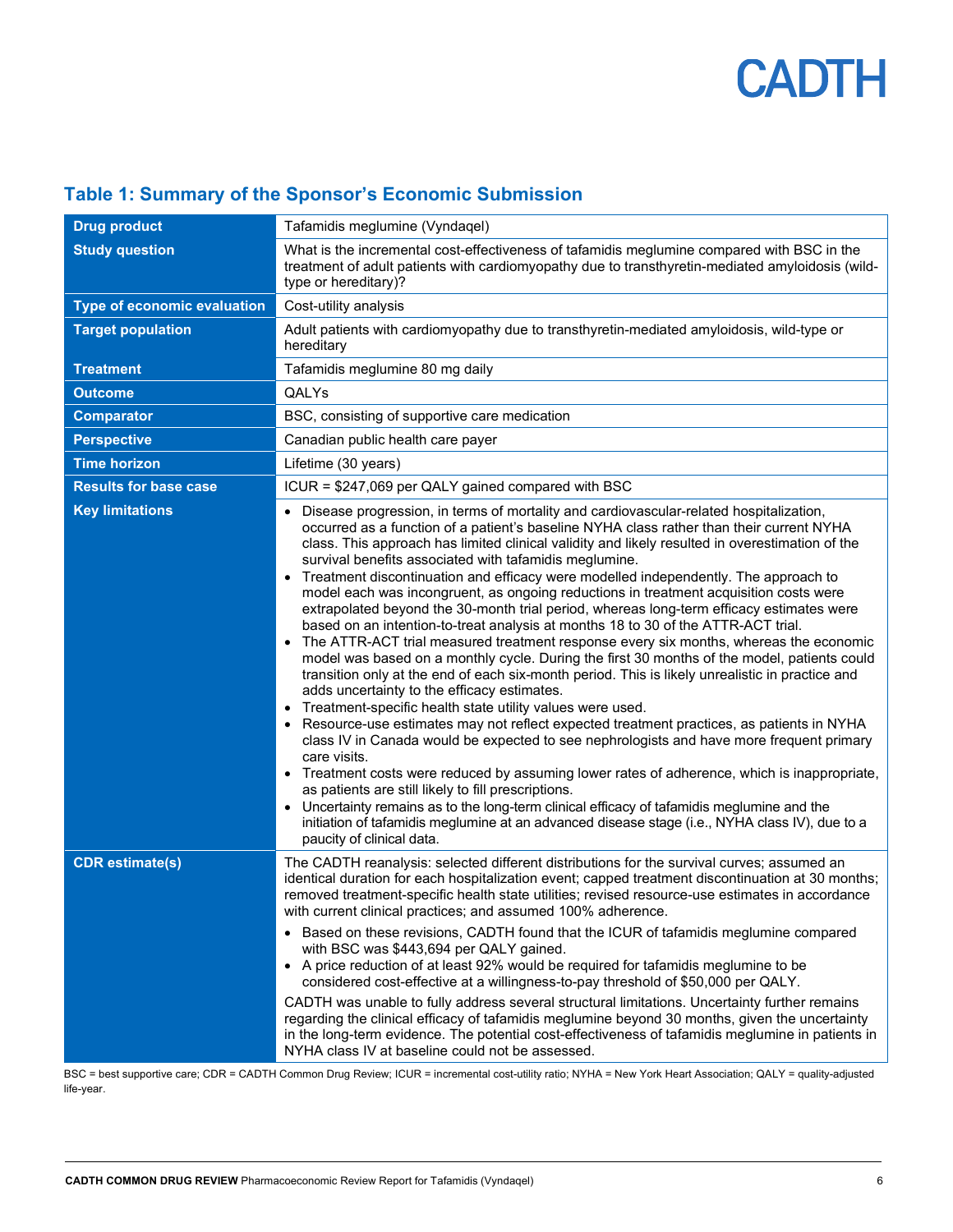<span id="page-6-0"></span>

| <b>Drug</b>                                                    | tafamidis meglumine (Vyndaqel)                                                                                                                                                                                      |
|----------------------------------------------------------------|---------------------------------------------------------------------------------------------------------------------------------------------------------------------------------------------------------------------|
| <b>Indication</b>                                              | For the treatment of adult patients with cardiomy opathy due to transthy retin-mediated<br>amyloidosis, wild-type or hereditary, to reduce cardiovascular mortality and cardiovascular-<br>related hospitalization. |
| <b>Reimbursement request</b>                                   | Treatment of transthyretin amyloid cardiomyopathy in adult patients.                                                                                                                                                |
| Dosage form(s) and route of<br>administration) and strength(s) | 20 mg capsule                                                                                                                                                                                                       |
| NOC date                                                       | January 20, 2020                                                                                                                                                                                                    |
| Sponsor                                                        | Pfizer Canada ULC                                                                                                                                                                                                   |

### **Executive Summary**

#### <span id="page-6-1"></span>**Background**

Tafamidis meglumine (Vyndaqel) is indicated for the treatment of adult patients with cardiomyopathy due to transthyretin-mediated amyloidosis, wild-type or hereditary, to reduce cardiovascular mortality and cardiovascular-related hospitalizations. Tafamidis meglumine is available as a 20 mg capsule with a recommended dose of 80 mg daily. At the sponsor's submitted price of \$133.57 per capsule, the daily and annual drug cost is \$534.28 and \$195,012, respectively, per patient. 1

The sponsor submitted a cost-utility analysis (CUA) comparing tafamidis meglumine with best supportive care (BSC) in the treatment of adults with both wild-type or hereditary transthyretin-mediated amyloidosis cardiomyopathy (ATTR-CM). <sup>1</sup> BSC was informed by the placebo arm of the ATTR-ACT trial, which permitted patients to continue taking medications considered to be standard of care, such as diuretics.<sup>2</sup> The analysis was conducted from the perspective of the Canadian publicly funded health care payer over a lifetime horizon (30 years) using one-month cycles.<sup>1</sup> Future costs and benefits were discounted at a rate of 1.5% per year.1 A multi-state cohort Markov model was developed with three main health states: "alive without transplant," "alive with transplant," and "death." <sup>1</sup> Within the "alive without transplant" health states, patients were further subdivided into the four New York Heart Association (NYHA) classes to reflect cardiac disease progression. Every six months during the first 30 months of treatment, and monthly thereafter, patients could transition to any NYHA class. <sup>1</sup> Clinical efficacy was based on the ATTR-ACT trial. <sup>2</sup> At any point, patients in the "alive without transplant" health states could receive a heart transplant (i.e., enter the "alive with transplant" health state).<sup>1</sup> This health state consisted of two tunnel health states: a "one-month post-transplant" state, and a "greater than or equal to two months posttransplant" state. <sup>1</sup> The probability of transitioning to the "alive with transplant" health states were dependent on both current NYHA class and treatment arm, informed by data from the ATTR-ACT trial.1 Mortality for patients in the "alive without transplant" health states were estimated separately by baseline NYHA class (i.e., NYHA class I/II and NYHA class III subgroups) and by treatment arm, based on the extrapolated all-cause overall survival observed in the ATTR-ACT trial. <sup>2</sup> Gompertz curves were applied for the BSC arm in patients with baseline NYHA class I/II or NYHA class III, while gamma curves were applied for the tafamidis meglumine arm in baseline NYHA class I/II and NYHA class III patients.<sup>2</sup> Mortality for patients in the "alive with transplant" health state was informed by survival data calculated from the International Society for Heart and Lung Transplantation registry.<sup>3</sup>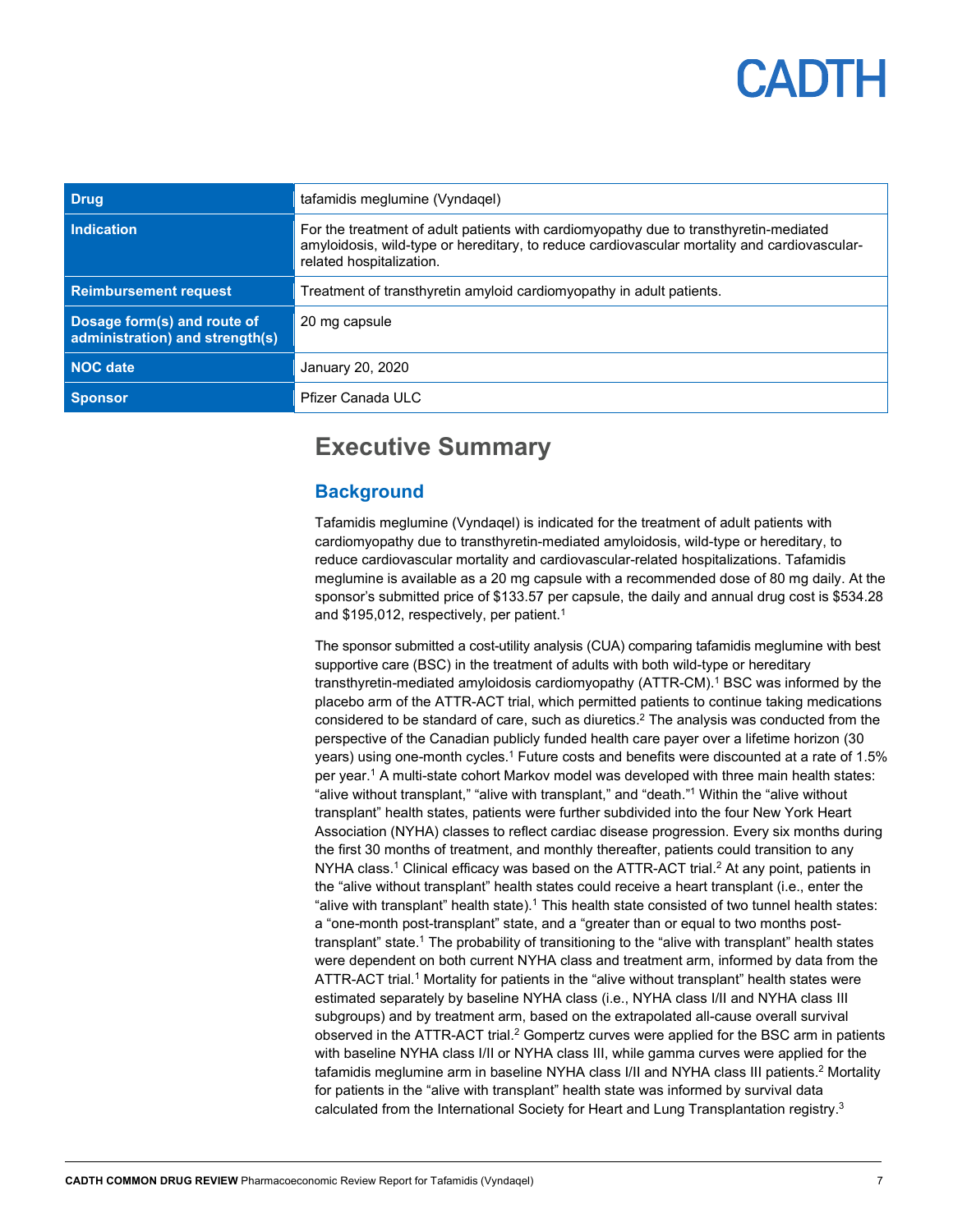Treatment-specific utilities by NYHA class were derived from the EuroQol 5-Dimensions (EQ-5D) data collected in the ATTR-ACT trial.2 Health state utilities for patients in the "alive with transplant" health states were sourced from a UK cost-effectiveness study.<sup>4</sup> Costs in the model included treatment acquisition costs, which were adjusted by the extrapolated treatment discontinuation and compliance data from the ATTR-ACT trial.<sup>1,2</sup> No treatment costs were assumed to be associated with BSC. <sup>1</sup> Background disease management in the form of visits to a cardiologist, other physician specialists (including neurology and gastroenterologist visits), primary care and emergency room visits, were included based on NYHA class. Costs associated with cardiovascular-related hospitalizations were included, using the treatment and subgroup-specific probabilities for hospitalizations and durations of stay reported in the ATTR-ACT trial.<sup>2</sup> No utility decrements for hospitalizations were included in the CUA.1

The sponsor reported that the incremental cost-utility ratio (ICUR) for tafamidis meglumine was \$247,069 per quality-adjusted life-year (QALY) compared with BSC.

#### <span id="page-7-0"></span>**Summary of Identified Limitations and Key Results**

The CADTH Common Drug Review (CDR) identified several key limitations with the model submitted by the sponsor.

Disease progression was a function of the patient's baseline NYHA class rather than their current NYHA class. For instance, the probability of experiencing a cardiovascular-related hospitalization, as well as the duration of a hospitalization event, was dependent on a patient's baseline NYHA class and treatment. According to the clinical experts, these parameters are not expected to differ by treatment and, rather than their NYHA class at baseline, a patient's current NYHA class is more predictive of these clinical events. In addition, mortality for those in the "alive without transplant" health states was estimated from separate survival curves derived based on baseline NYHA class (i.e., NYHA class I/II and NYHA class III) and treatment (i.e., tafamidis meglumine and BSC). According to clinical experts consulted for this review, this resulted in overly optimistic survival estimates for patients receiving tafamidis meglumine and overly pessimistic survival estimates for patients receiving BSC.

Two issues arise with the independent modelling of treatment discontinuation and efficacy. In the longer-term extrapolation (i.e., beyond 30 months), this resulted in ongoing decreases in treatment costs with no reduction in tafamidis meglumine's treatment effects. Furthermore, given the probabilistic analysis, these inputs were randomly sampled with no correlation assumed. This meant that it was possible during iterations of the analysis that higher rates of discontinuation were sampled alongside improved efficacy estimates. This has limited clinical plausibility. The model also inappropriately incorporated the trial efficacy data: despite using one-month cycle lengths, the model cycled the "alive without transplant" group every six months during the trial observation period (i.e., 30 months). Also, treatmentspecific health state utilities were used for the "alive with transplant" group. This is considered inappropriate.5

According to experts consulted by CADTH for this review, resource utilization estimates may not reflect expected treatment practices, as patients may be expected to see nephrologists and have more frequent primary care visits in later disease stages. In addition, treatment costs for tafamidis meglumine were reduced by 2.2% by assuming that patients were 97.8% adherent to treatment. This is inappropriate, as patients are expected to still fill their full prescriptions despite missing doses.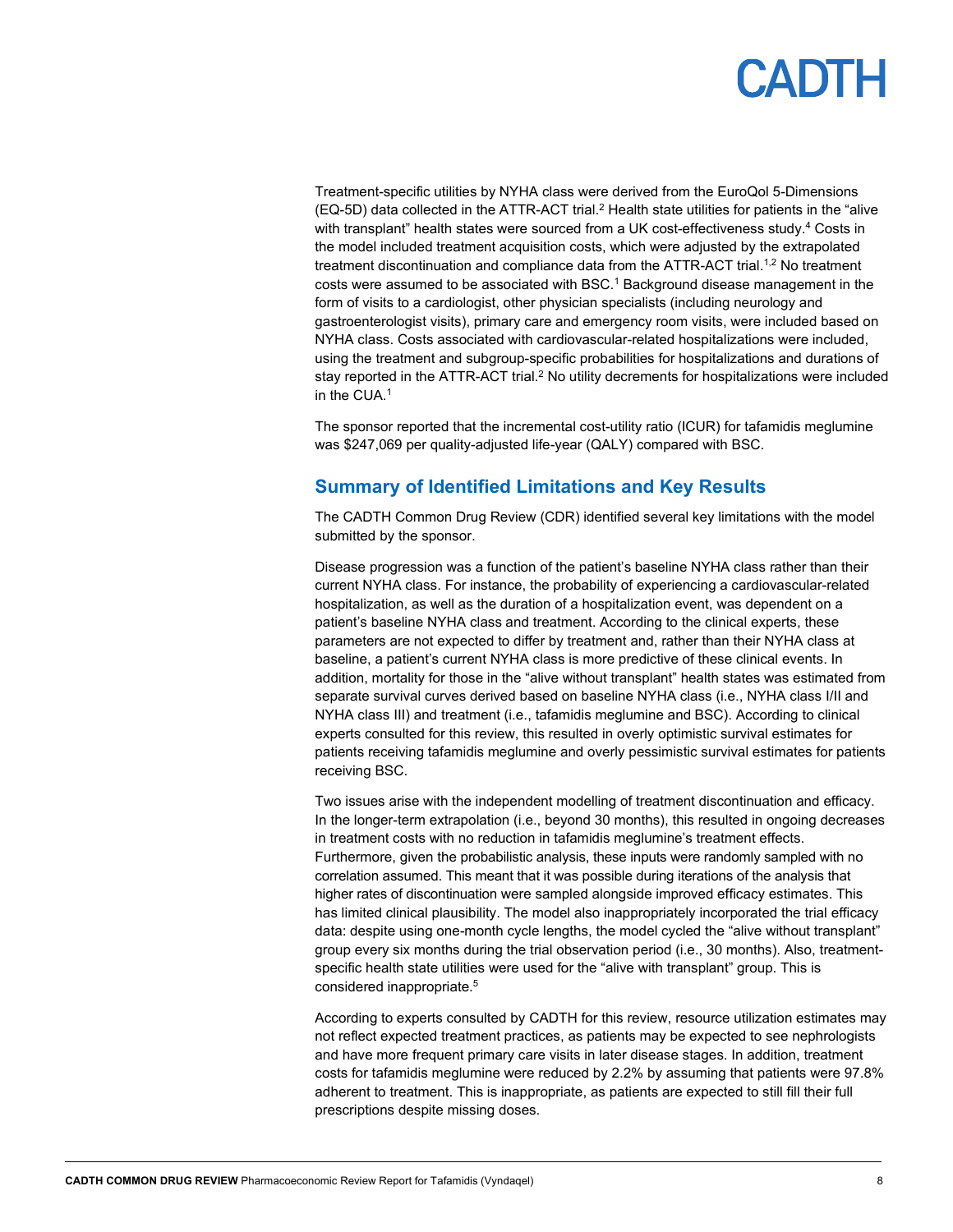There is uncertainty as to the long-term effects of treatment and the effects in advanced disease stages (i.e., NYHA class IV). These uncertainties limit the interpretation of the results from the economic model.

CADTH attempted to address the previously mentioned limitations by: using a Weibull survival function to estimate mortality for patients with baseline NYHA class I/II; using a Gompertz survival function to estimate morality for patients with baseline NYHA class III; capping treatment discontinuation at 30 months; removing treatment-specific utilities; adding the costs of nephrology visits and increasing the frequency of primary care visits in patients in NYHA class IV; and assuming that patients are fully adherent to treatment.

Based on the CADTH reanalyses, tafamidis meglumine was \$895,494 more expensive and yielded an additional 2.02 QALYs, resulting in an ICUR of \$443,694 per QALY gained compared with BSC.

#### <span id="page-8-0"></span>**Conclusions**

CADTH identified a number of key limitations with the sponsor's submission. Based on reanalyses, CADTH's findings were aligned with the sponsor's, as tafamidis meglumine was found to not be a cost-effective option at a willingness-to-pay (WTP) threshold of \$50,000 per QALY. Compared with no treatment, tafamidis meglumine resulted in an ICUR of \$443,694 per QALY gained. In order for tafamidis meglumine to be considered cost-effective at a WTP threshold of \$50,000 per QALY, a price reduction of at least 92% would be required.

Subgroup analysis by baseline NYHA class indicates that tafamidis meglumine may be associated with a lower ICUR in less severe disease stages. In patients initiating treatment at NYHA class I/II, the ICUR was \$411,053 per QALY gained compared with BSC whereas, in patients initiating treatment at NYHA class III, the ICUR was \$699,242 per QALY compared with BSC.

CADTH was unable to fully address several structural limitations of the submitted economic model (i.e., mortality rates and the probability of cardiovascular-related hospitalization were dependent on the patient's baseline NYHA class; independent modelling of discontinuation and efficacy data; and inappropriate implementation of efficacy transitions during the first 30 months of the model).

Uncertainty exists for the clinical efficacy of tafamidis meglumine beyond 30 months, given the uncertainty of long-term clinical evidence. The potential cost-effectiveness of tafamidis meglumine in patients with baseline NYHA class IV is unknown and was not addressed in either the sponsor's or CADTH's analyses.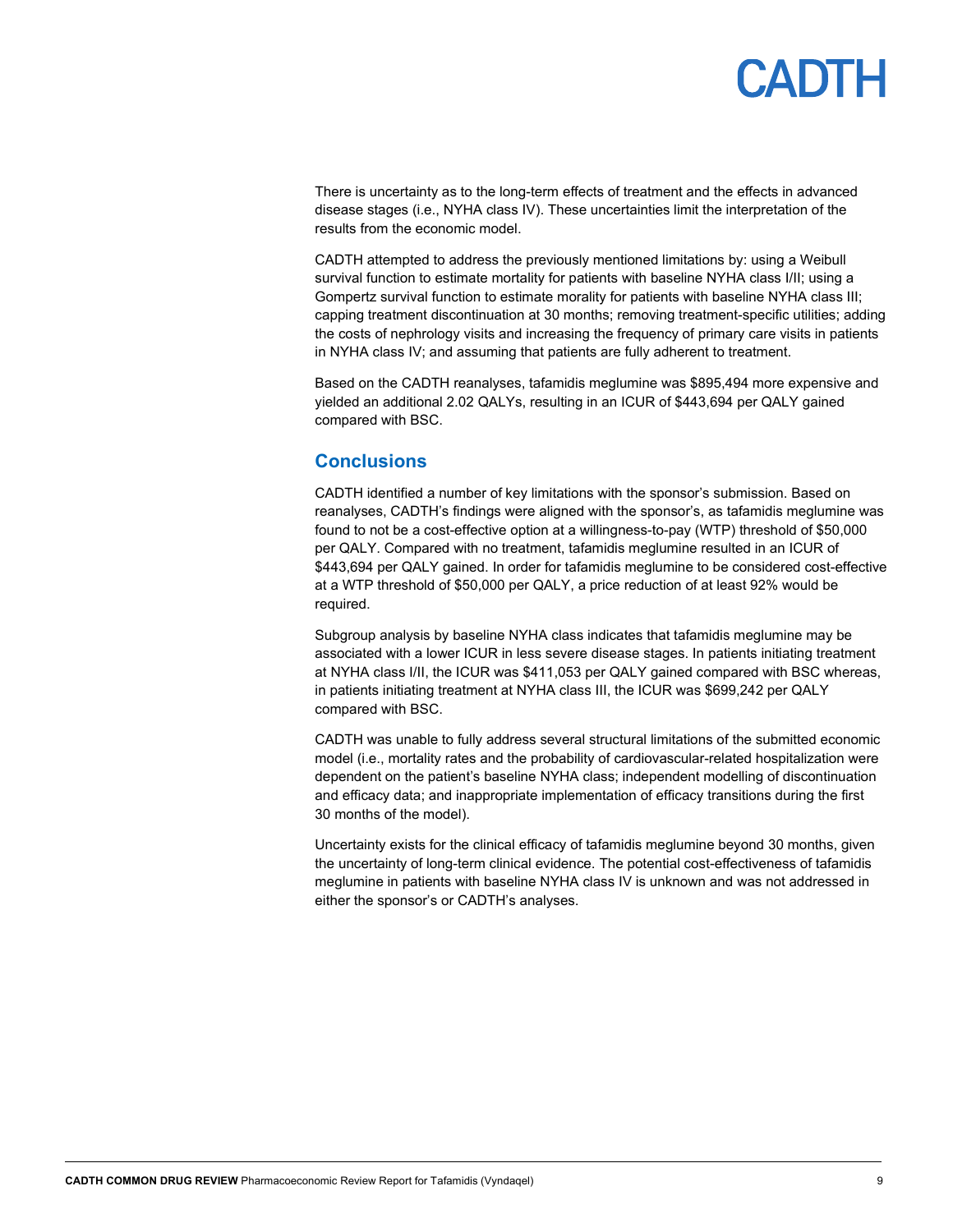### <span id="page-9-0"></span>**Information on the Pharmacoeconomic Submission**

#### <span id="page-9-1"></span>**Summary of the Sponsor's Pharmacoeconomic Submission**

The sponsor submitted a CUA comparing tafamidis meglumine 80 mg with BSC in the treatment of patients with transthyretin-mediated amyloidosis cardiomyopathy (ATTR-CM).<sup>1</sup> BSC was informed by the placebo arm of the ATTR-ACT trial, which permitted medications considered to be standard of care, such as diuretics.2 Specifically, in the ATTR-ACT trial, regarding standard of care medications, patients were stabilized for at least four weeks prior to the trial baseline. All patients were permitted to use supplements and medications throughout the course of the study, apart from the drugs that were prohibited in the study protocol (see CADTH clinical report).2 The sponsor considered a lifetime time horizon (30 years) and the analysis was conducted from the perspective of a Canadian publicly funded health care payer, discounting costs and outcomes (QALYs) at a rate of 1.5% per annum.<sup>1</sup> The model reflected a population with the same baseline characteristics as those reported in the ATTR-ACT trial (89% male; average age of 75 years; 67% of patients in NYHA class I/II; and 33% of patients in NYHA class III).2

A multi-state, cohort Markov model using monthly cycles was submitted by the sponsor that consisted of three broad health states: "alive without transplant," "alive with transplant," and "death" [\(Figure 1\)](#page-25-1). <sup>1</sup> The "alive with transplant" health state was further subdivided by the four NYHA classes to model disease progression.<sup>1</sup> The NYHA classes describe heart failure symptoms and limitations experienced during physical activity.<sup>6</sup> The functional classification for each NYHA class can be described as:

- NYHA class I: No symptoms and no limitations in ordinary physical activity.<sup>7</sup>
- NYHA class II: Mild symptoms and slight limitation during ordinary activity.<sup>7</sup>
- NYHA class III: Marked limitation in activity due to symptoms, even during less-thanordinary activities. Comfortable only at rest.7
- NYHA class IV: Severe limitations. Experience symptoms even while at rest.<sup>7</sup>

Patients entered the model in one of two subgroups based on baseline NYHA status:

- NYHA class I/II, in which 12% of patients started treatment in NYHA class I and 88% started treatment in NYHA class II
- NYHA class  $III<sup>1</sup>$

The model runs the two subgroups separately and the results are weighted by the baseline NYHA class distributions (i.e., 67% in NYHA class I/II and 33% in NYHA class III) to produce the full population's cost-effectiveness estimates.<sup>1</sup> Within the "alive without transplant" health states, patients may improve, remain the same, or worsen.<sup>1</sup> For the first 30 months of the model time horizon (reflecting the length of the ATTR-ACT trial), patient transitions between NYHA classes were based on six-month observations from the intention-to-treat population (ITT). <sup>1</sup> Beyond 30 months, transitions were extrapolated from the transitions observed between months 18 and 30 of the ATTR-ACT trial.<sup>1</sup>

Only patients within the "alive without transplant" health states were assumed to be treated with tafamidis meglumine. From those health states, patients could transition to the "alive with transplant" health state. <sup>1</sup> NYHA class-specific and treatment-specific probabilities for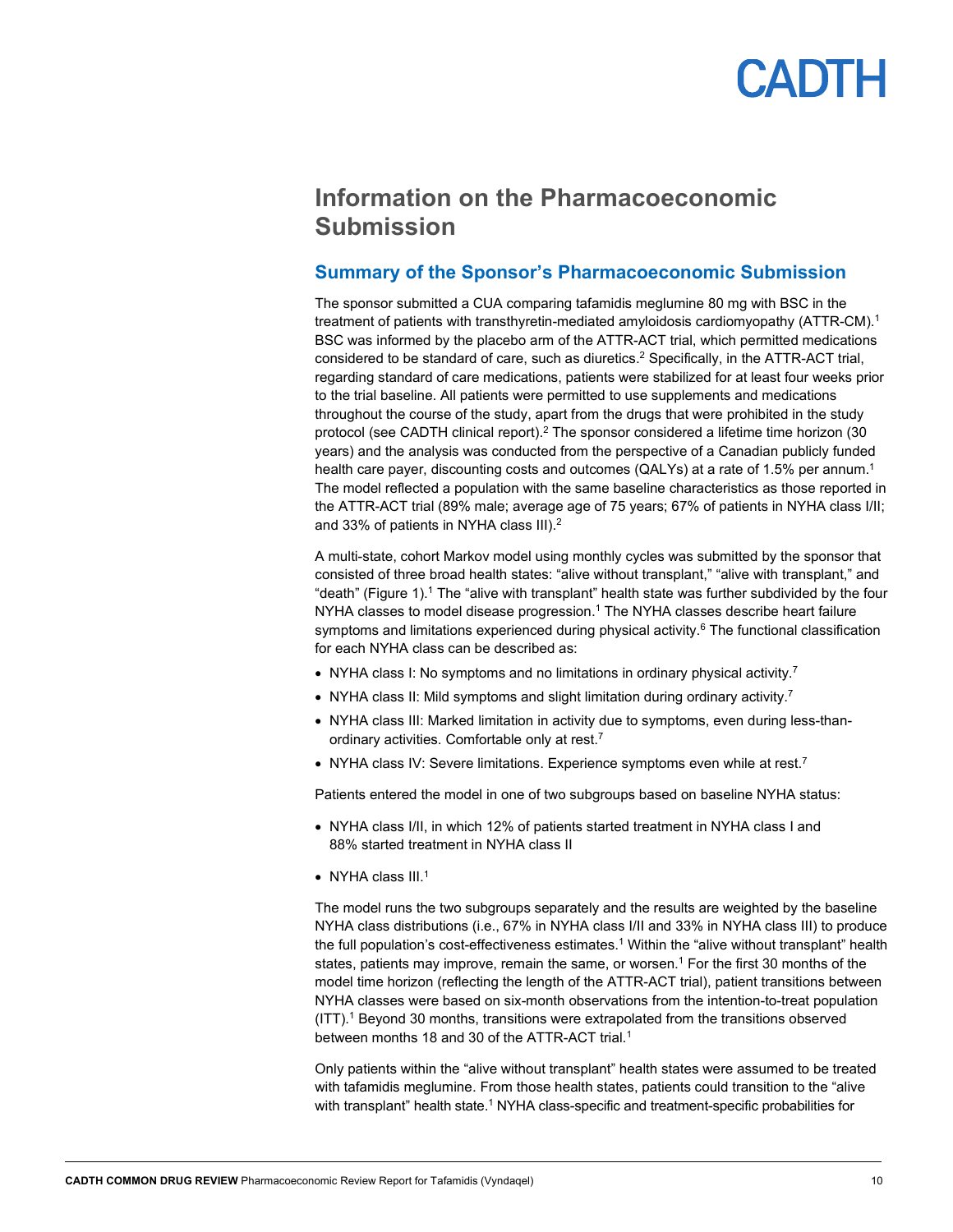heart transplantation (which informed the transition to the "alive with transplant" health state), were informed by data from the ATTR-ACT trial.<sup>2</sup> In effect, transplants occurred in patients on tafamidis meglumine in NYHA class II to IV, whereas transplants occurred in patients receiving BSC in NYHA class II or III. Tunnel states were used to represent the disease progression post-transplantation, as this permitted applying different mortality rates for the first month and subsequent months of the procedure. Specifically, patients first entered the "one-month post-transplant" health state and, if they survived the first month post-transplant, they entered a "greater than or equal to two months post-transplant" health state.1 Once in the "alive with transplant" health state, patients could not transition back to the "alive without transplant" health states, and their health status and disease progression were assumed to be modelled entirely in the "greater than or equal to two months post-transplant" health state (se[e Figure 1\)](#page-25-1). <sup>1</sup> Additionally, patients who received transplants were assumed to no longer receive treatment with tafamidis meglumine. 1

Patients could transition to death from any health state. Treatment-dependent mortality for patients in the "alive without transplant" health states were estimated separately for baseline NYHA class I/II and class III subgroups from the extrapolated all-cause overall survival curves from the ATTR-ACT trial.<sup>2</sup> Gompertz survival functions were selected for the BSC arm and gamma survival function were selected for the tafamidis meglumine arm.<sup>1</sup> Mortality for patients in the "alive with transplant" health states were informed by a study by Lund et al., which reported survival data from the International Society for Heart and Lung Transplantation registry.<sup>3</sup> From this study, the sponsor calculated that patients would have a 7.7% and a 0.6% probability of dying in the first month and in subsequent months, respectively, following a heart transplant.1

EuroQol 5-Dimensions 3-Levels (EQ-5D-3L) data, collected from the ATTR-ACT trial and applying a Canadian valuation set, $^1$  were used to estimate NYHA health state utility values by treatment arm.2 Health state utilities for patients in the "alive with transplant" health state were sourced from a cost-effectiveness study that used the EQ-5D-3L to measure utility, based on a UK valuation set. <sup>4</sup> Utility decrements for adverse events (AEs) and hospitalizations were not incorporated in the model.<sup>1</sup>

The model included treatment acquisition costs for tafamidis meglumine, which were adjusted based on parametric extrapolation of the treatment discontinuation data from the ATTR-ACT trial based on an exponential distribution.<sup>1</sup> Patients remained on treatment irrespective of their NYHA classes unless they discontinued. <sup>1</sup> Standard of care in Canada for ATTR-CM patients is understood to include treatment with diuretics and antiarrhythmic medications; these costs were not included in the model and, therefore, no treatment costs were associated with receiving BSC. Other costs included AE management costs, cardiovascular-related hospitalization costs, transplant costs, and end-of-life care costs; costs were based on Canadian sources. <sup>8</sup> All "alive without transplant" patients had a percycle probability of having a cardiovascular-related hospitalization, by baseline NYHA class and by treatment arm, based on the rates observed in the ATTR-ACT trial. <sup>2</sup> Durations of hospitalizations were also sourced from ATTR-ACT and were similarly stratified by baseline NYHA class and treatment arm.<sup>2</sup> The frequency of background disease management visits, by current NYHA class, was estimated from a survey of two Canadian ATTR-CM specialists<sup>1</sup> and included visits to cardiologists, other specialists, primary care, and the emergency room. Upon transitioning to the death state, all patients were assumed to incur a one-time end-oflife cost, which was sourced from an Ontario study examining the cost-effectiveness of heart failure clinics.<sup>9</sup>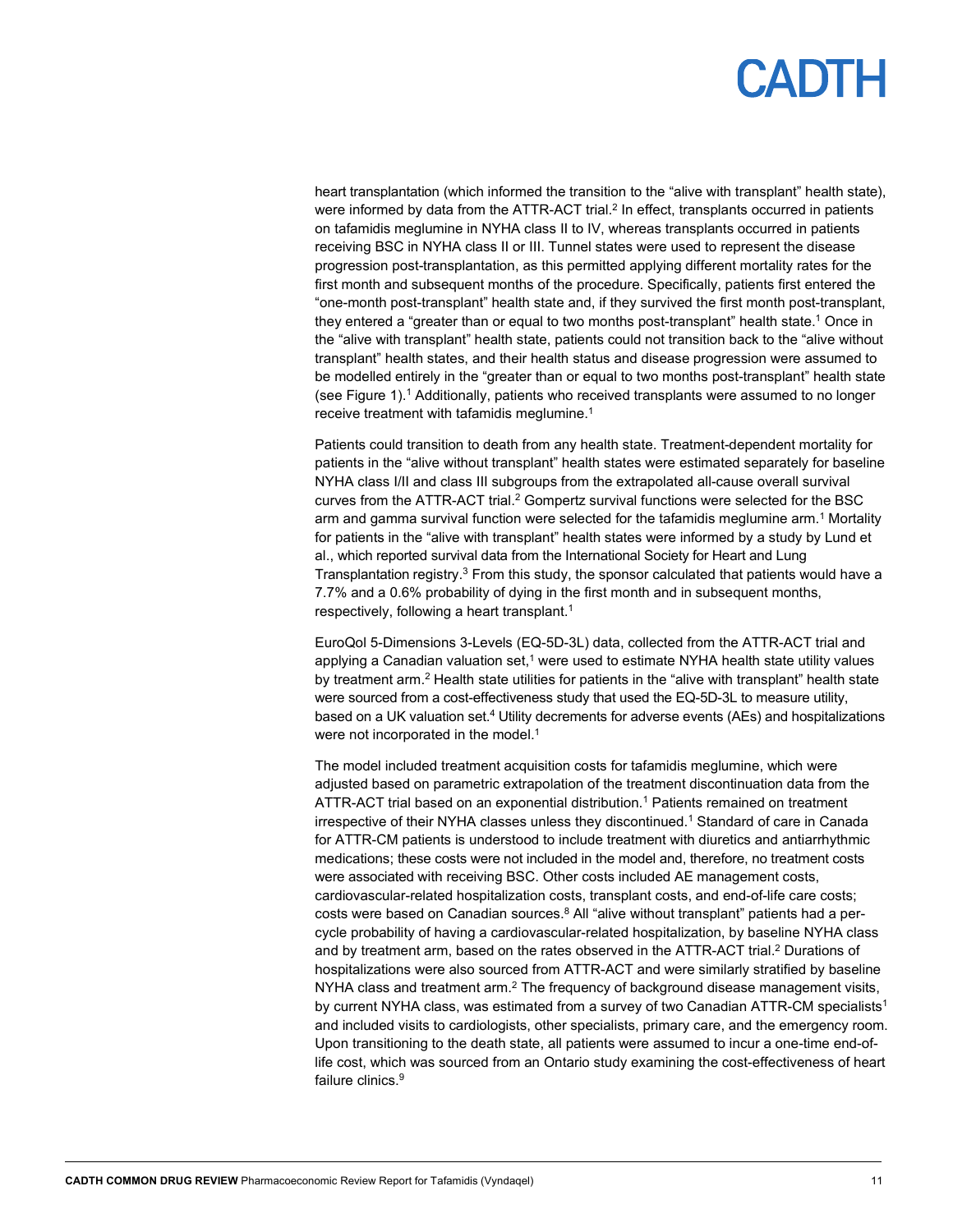#### **Sponsor's Base Case**

The sponsor assumed that 67% and 33% of patients have a baseline NYHA class of I/II and class III, respectively. Separate models were conducted for these subgroups (i.e., NYHA class I/II and NYHA class III) with results then being weighted to reflect the proportion of patients initiating treatment in each subgroup. The sponsor found that, compared with BSC, tafamidis meglumine was \$790,379 more expensive and yielded an additional 3.20 QALYs, resulting in an ICUR of \$247,069 per QALY gained [\(Table 2\)](#page-11-2). <sup>1</sup> At a WTP threshold of \$50,000 per QALY, there is a 0% probability of tafamidis meglumine 80 mg being optimal.<sup>1</sup>

#### <span id="page-11-2"></span><span id="page-11-0"></span>**Table 2: Summary of Results of the Sponsor's Base Case**

|                             | Tafamidis meglumine (a) | BSC (b) | Difference (a minus b) |
|-----------------------------|-------------------------|---------|------------------------|
| <b>QALYs</b>                | 5.21                    | 2.01    | 3.20                   |
| LYs                         | 7.07                    | 2.85    | 4.23                   |
| <b>Costs</b>                | S                       | \$      | \$                     |
| Drug acquisition            | 741,485                 | 0       | 741,485                |
| Adverse events              | 149                     | 179     | $-30$                  |
| CV-related hospitalizations | 29,129                  | 20,004  | 9,125                  |
| Background management       | 15,325                  | 6,797   | 8,528                  |
| End of life                 | 1,308                   | 1,400   | $-92$                  |
| <b>Total costs</b>          | 833,282                 | 42,903  | 790,379                |
| \$ per QALY                 |                         |         | \$247,069              |

BSC = best supportive care; CV = cardiovascular; LY = life-year; QALY=quality-adjusted life-year.

<span id="page-11-1"></span>Source: Sponsor's pharmacoeconomic submission. 1

#### **Summary of Sponsor's Sensitivity Analyses**

Uncertainty was examined through scenario analyses, including:

- applying different discount rates
- setting different time horizons
- selecting alternative distributions for the parametric survival curves for tafamidis meglumine and BSC
- selecting a Gompertz distribution to estimate treatment discontinuation
- capping treatment discontinuation at month 30 (i.e., no additional patients discontinue after the trial period)
- using all-cause hospitalization costs instead of cardiovascular-related hospitalization costs
- conducting a multi-cohort sensitivity analysis, with an increasing proportion of patients starting with a baseline NYHA class I/II to reflect increasing awareness of ATTR-CM following the introduction of tafamidis meglumine

The results of the sponsor's scenario analyses demonstrated that the model was most sensitive to the time horizon selected, the extrapolated survival curves, and capping treatment discontinuation to the end of the trial period. The results of these select scenario analyses are presented in Appendix 5 [\(Table 12\)](#page-30-0).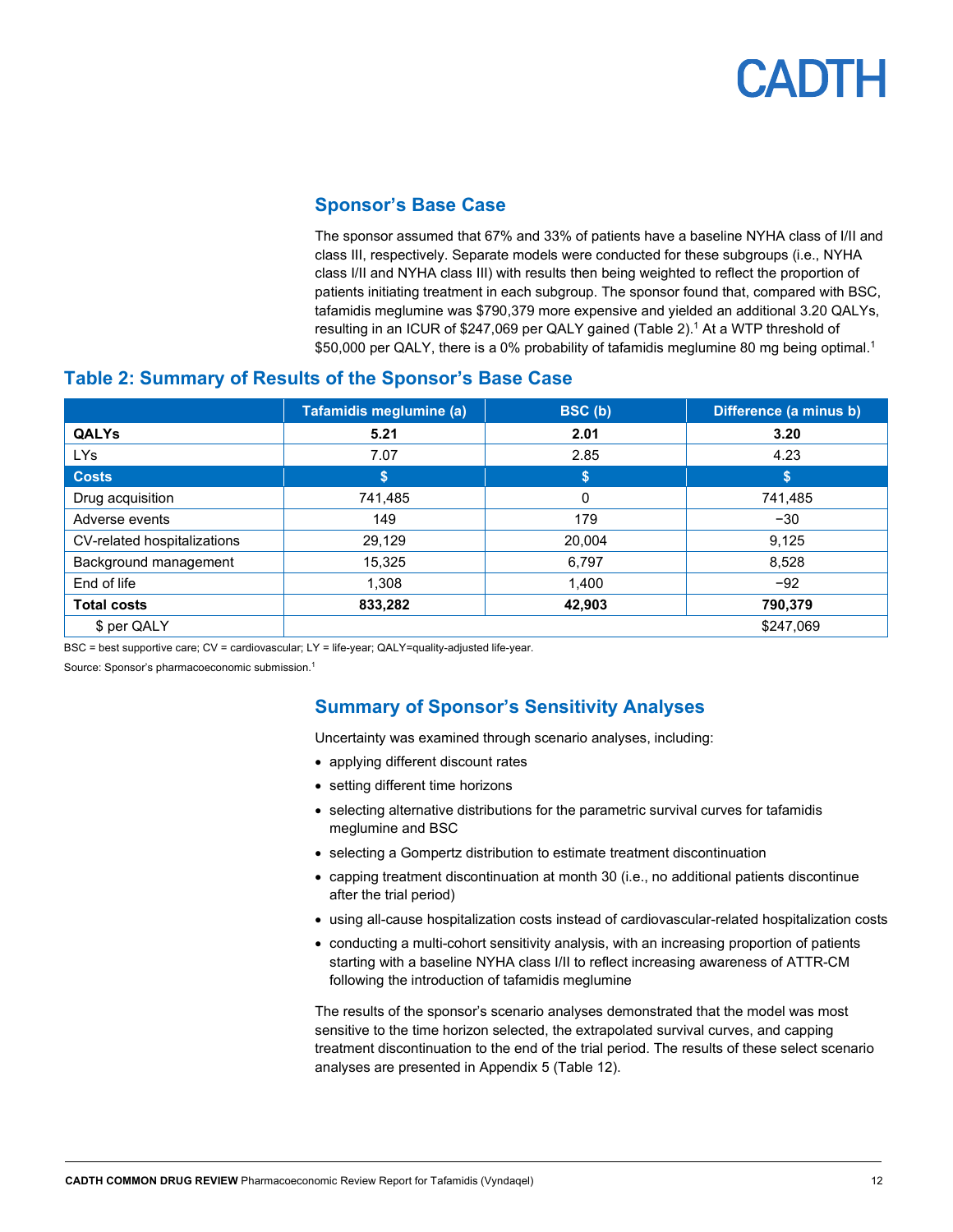#### **Limitations of Sponsor's Submission**

<span id="page-12-0"></span>• **Disease progression was a function of baseline NYHA values rather than current NYHA values:** For those in the "alive without transplant" health states, the sponsor's model structure was based on baseline NYHA classes to predict disease progression. Several clinical parameters within the model (i.e., probability of hospitalization, duration of hospitalization, mortality) depended on a patient's baseline NYHA class rather than their current NYHA class. According to clinical experts consulted by CADTH for this review, a patient's existing NYHA class is a more reasonable predictor for these clinical events than a patient's NYHA class at baseline.

The probability of cardiovascular-related hospitalization and the duration of hospitalization were specific to a patient's baseline NYHA class and not to their current NYHA class. Thus, all patients within the same treatment arm that began in the same baseline NYHA subgroup would have the same probability of being hospitalized or the same duration of stay, regardless of their current NYHA class. This is not consistent with what would be expected clinically. For patients currently in the same NYHA class, they would not be expected to have differences in hospitalization due to their baseline NYHA values. Additionally, according to clinical experts consulted by CADTH for this review, a patient's duration of hospitalization would not differ by treatment arm or initial NYHA class, but would be expected to differ by their current NYHA class. The face validity of the sponsor's estimates is further limited, as values suggested a shorter hospitalization duration for those with baseline NYHA class III than those with baseline NYHA class I/II. A more appropriate approach would have been to model the probability of cardiovascular-related hospitalization and its associated duration of stay dependent on patients' current NYHA class rather than their NYHA class at baseline. Reviewers were unable to incorporate probabilities of cardiovascular-related hospitalizations or durations of hospitalizations based on current NYHA class due to a lack of data to support these estimates. CADTH removed treatment and subgroup-specific duration of hospitalization by taking a weighted average of these estimates in reanalyses.

In addition, the sponsor used baseline subgroup data from the ATTR-ACT trial (i.e., baseline NYHA class I/II and NYHA class III) to estimate mortality based on extrapolated survival curves.<sup>2</sup> Within the trial period, the impact of a patient's current NYHA class on mortality would be reflected, as the proportion of patients who have progressed to higher NYHA classes would be implicitly captured in the within-trial mortality trends. However, in the extrapolation period, these dependencies would not be captured in the analysis, as the proportion of patients who have progressed to higher NYHA classes would not be explicitly reflected in the extrapolation, reducing the validity of the extrapolations produced. The selection of the statistical distribution to model overall survival is further questionable. Patients in the NYHA class I/II and NYHA class III subgroups who initiated tafamidis meglumine were both modelled with a gamma survival function; those in the NYHA class I/II and class III subgroups who received BSC were modelled according to a Gompertz survival function. According to the sponsor, the gamma distribution was selected for patients on tafamidis meglumine, given it had the best statistical fit among the overall survival curves that were deemed to be clinically plausible.<sup>1</sup> While the gamma distribution was associated with the lowest Akaike's information criterion (AIC) and Bayesian information criterion (BIC) for the NYHA class I/II tafamidis meglumine subgroup, the Gompertz distribution, in fact, had a lower AIC and BIC in the NYHA class III tafamidis meglumine subgroup. Furthermore, according to clinical experts consulted by CADTH for this review, there is limited face validity with selecting the gamma distribution. A small proportion of tafamidis meglumine patients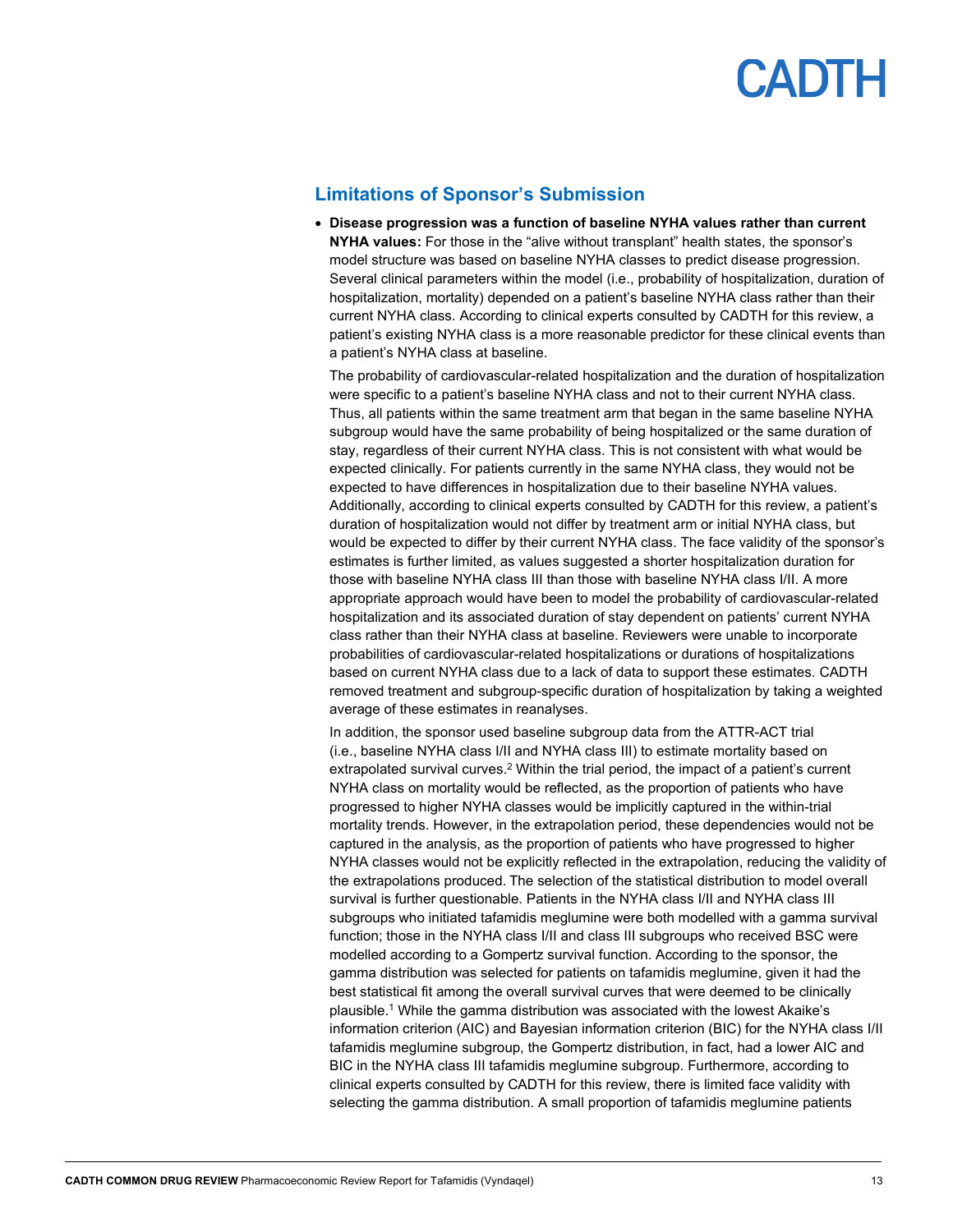remained alive at 100 years of age in the baseline NYHA class I/II subgroup (2.5%) according to this distribution; ATTR-CM patients receiving tafamidis meglumine would not be expected to survive beyond 25 years if they were assumed to initiate treatment at 75 years of age. <sup>1</sup> By selecting the gamma distribution, this would predict more optimistic survival outcomes than would be expected, according to the clinical experts consulted on this review. According to the sponsor, the Gompertz distribution was selected for a similar rationale for patients on BSC group: it was a clinically plausible curve with the best statistical fit. While the Gompertz distribution was associated with the lowest AIC and BIC for the NYHA class I/II BSC subgroup, the Weibull curve, in fact, was associated with a lower AIC and BIC in the NYHA class III subgroup. Using the Gompertz survival function for BSC patients resulted in a 0% probability of survival after six years for NYHA class I/II and NYHA class III patients.<sup>1</sup> Although clinical experts consulted for this review reported heterogeneity in the disease progression, untreated patients in NYHA class I/II at baseline would be expected to have a mean survival of five to 10 years. By selecting the Gompertz distribution for both subgroups, this may result in the economic model predicting worse survival outcomes for BSC than would be expected, according to clinical experts consulted on this review. Together, the distributions selected to model overall survival likely resulted in optimistic survival estimates for tafamidis meglumine and pessimistic survival estimates for BSC. A more appropriate approach to estimate mortality would have been to calculate a mortality risk for patients based on current NYHA class rather than by estimating mortality using survival curves that reflect baseline NYHA classes. Furthermore, the sponsor's approach to select identical statistical forms to model overall survival by treatment is poorly justified. CADTH consulted clinical experts who proposed alternative statistical distributions that they felt would be more clinically plausible and which still had appropriate statistical fit.

• **Discontinuation and efficacy were modelled independently:** The model structure did not explicitly consider the effect of treatment discontinuation and compliance on efficacy. In the ATTR-ACT trial, 21.6% of tafamidis meglumine 80 mg patients discontinued treatment due to reasons other than death by the end of the trial period.<sup>1</sup> According to the CADTH clinical report, the main reasons for discontinuing, aside from death, were due to withdrawal of consent and AEs.

The sponsor reports that survival, hospitalization, utility, and disease progression inputs to the economic model were derived from the ITT analysis of the ATTR-ACT trial, which considered the outcomes of patients allocated to tafamidis meglumine regardless of discontinuation.1 However, the sponsor's approach to model discontinuation and efficacy parameters independently of each other is concerning. When conducting probabilistic analyses, this would not preserve the likely correlation between these two sets of parameters in the economic model. Instead, in probabilistic analysis, discontinuation and efficacy would be sampled independently, implying that these two parameters are uncorrelated. This meant that in any one draw of the probabilistic analysis, more patients may have discontinued tafamidis meglumine, but efficacy estimates may be separately drawn to be higher. The contrary could also occur, whereby, in any one draw, fewer patients may have discontinued tafamidis meglumine but lower efficacy estimates may be drawn randomly. Both of these scenarios would have limited face validity. During the review, CADTH requested that the sponsor provide a revised model that would separately model those who remain on treatment from those who have discontinued to allow users to separately track the patients who had discontinued from treatment. <sup>10</sup> The sponsor acknowledged that efficacy and discontinuation inputs are presently being sampled independently and proposed an approach to avoid this issue by setting discontinuation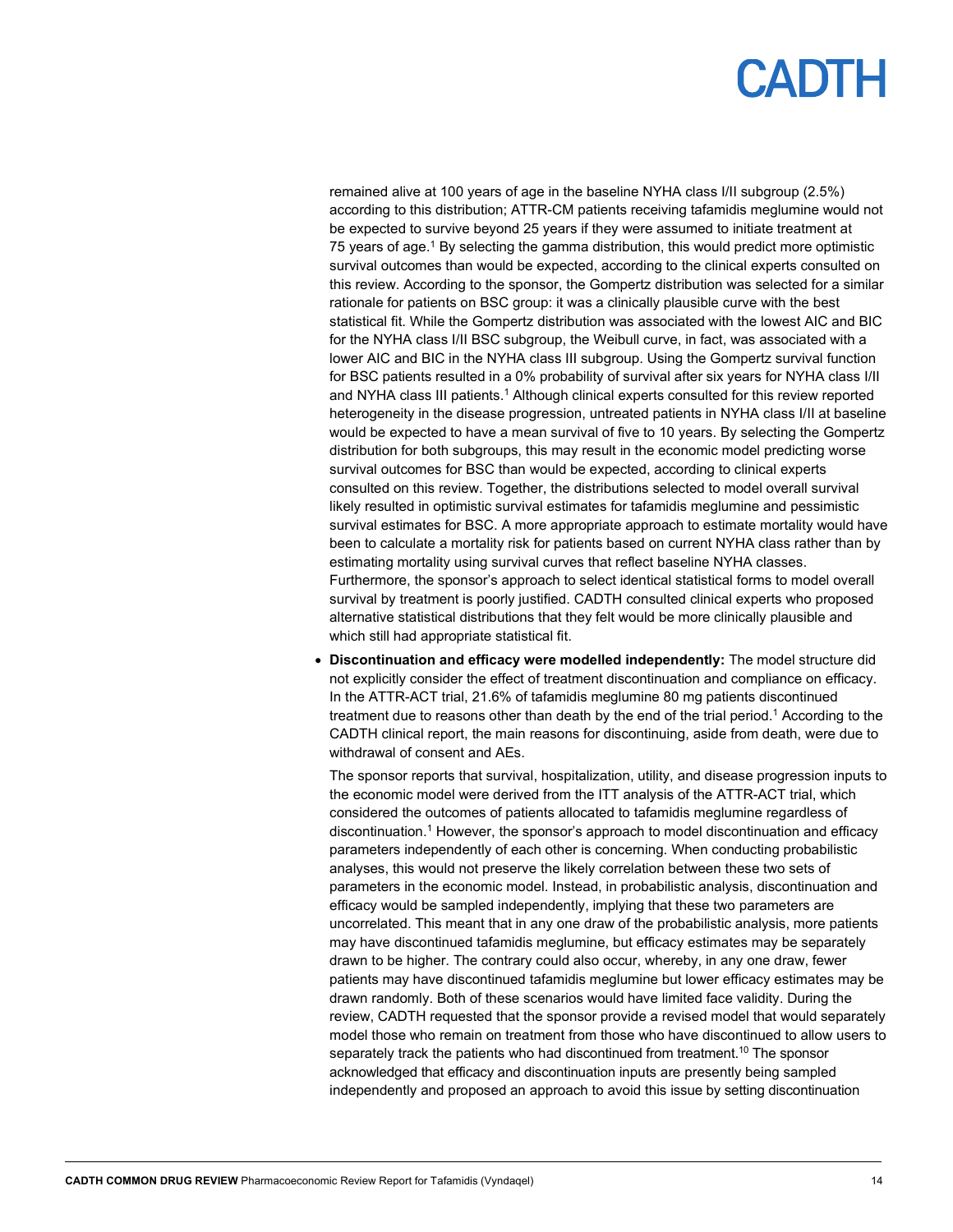parameters to be deterministic.<sup>10</sup> This is not appropriate, as it does not allow the potential uncertainty within this model parameter to be adequately characterized.

Additionally, the sponsor adjusted tafamidis meglumine treatment costs by the proportion of patients remaining on tafamidis meglumine therapy. This was estimated using the extrapolated discontinuation data from the ATTR-ACT trial and further assumed that patients would discontinue treatment beyond the observed trial period.<sup>2</sup> However, longterm efficacy estimates were based on the clinical data observed during months 18 to 30 of the ATTR-ACT trial. This approach is inconsistent, as discontinuation was extrapolated to continue to occur beyond 30 months; thereby, drug costs continued to be reduced, while efficacy estimates reflected efficacy under the discontinuation rates that were observed from months 18 to 30 of the ATTR-ACT trial. By cycle 92 (i.e., 7.6 years) for tafamidis meglumine patients with baseline NYHA class I/II, the efficacy data informing the economic model remained based on that observed from months 18 to 30 of the trial (at which time, approximately 20% of tafamidis meglumine patients had discontinued for reasons other than death); however, the model assumed that treatment discontinuation by cycle 92 would be 50%. Hence, treatment acquisition costs would only apply to 50% of the "alive without transplant" patients. This means that treatment costs have been underestimated by more than 50%. CADTH partially addressed this issue. Given that efficacy estimates for the ITT population were extrapolated from months 18 to 30, discontinuation was similarly modelled to occur up to month 30 with no further treatment discontinuation assumed after month 30.

- **Inappropriate approach to modelling transitions during the trial period:** During the first 30 months of the model, transitions for patients in the "alive without transplant" group were based on data from the ATTR-ACT trial in which<sup>1</sup> trial observations were made at six-month assessment time points. The submitted model employed one-month cycle lengths. <sup>1</sup> In order to model patients for the first 30 months, the sponsor used patient's distributions observed at every six-month interval to determine the number of patients moving between NYHA classes and assumed that transitions occurred only at the observed trial periods. For example, for the first six months of the model, the distribution of patients by NYHA class remained identical to their baseline distributions. After the first six months, the distribution changed based on the reported trial results. <sup>1</sup> Patient distribution by NYHA class was then assumed to remain constant for months six to 11 until the trial's next observed assessment time point (i.e., 12 months). This approach lacks precision by assuming patients only transition at six-month time points. It is unlikely in real practice that transitions between NYHA class would only occur at six-month intervals.
- **Use of treatment-specific health state utilities:** To describe disease progression, the "alive without transplant" state was further subdivided by NYHA classification. NYHA classes describe heart failure symptoms and limitations experienced during physical activity. A post-hoc analysis of EQ-5D data collected in the ATTR-ACT trial by treatment arm was used to estimate health state utility values using a Canadian value set.<sup>1</sup> The use of treatment-specific utility values is contradictory to CADTH's *Guidelines for the Economic Evaluation of Health Technologies: Canada,* which recommends that utilities should reflect the health states in the model. <sup>5</sup> The use of treatment-specific utility values means that patients receiving tafamidis meglumine who occupy the same NYHA class as those receiving BSC will have a different quality of life. According to clinical experts consulted by CADTH, quality of life would be expected to differ by NYHA class; however, patients on tafamidis meglumine compared with patients on BSC who are in the same NYHA class would not be expected to have differences in quality of life. The application of treatment-specific utility values is expected to favour tafamidis meglumine, given tafamidis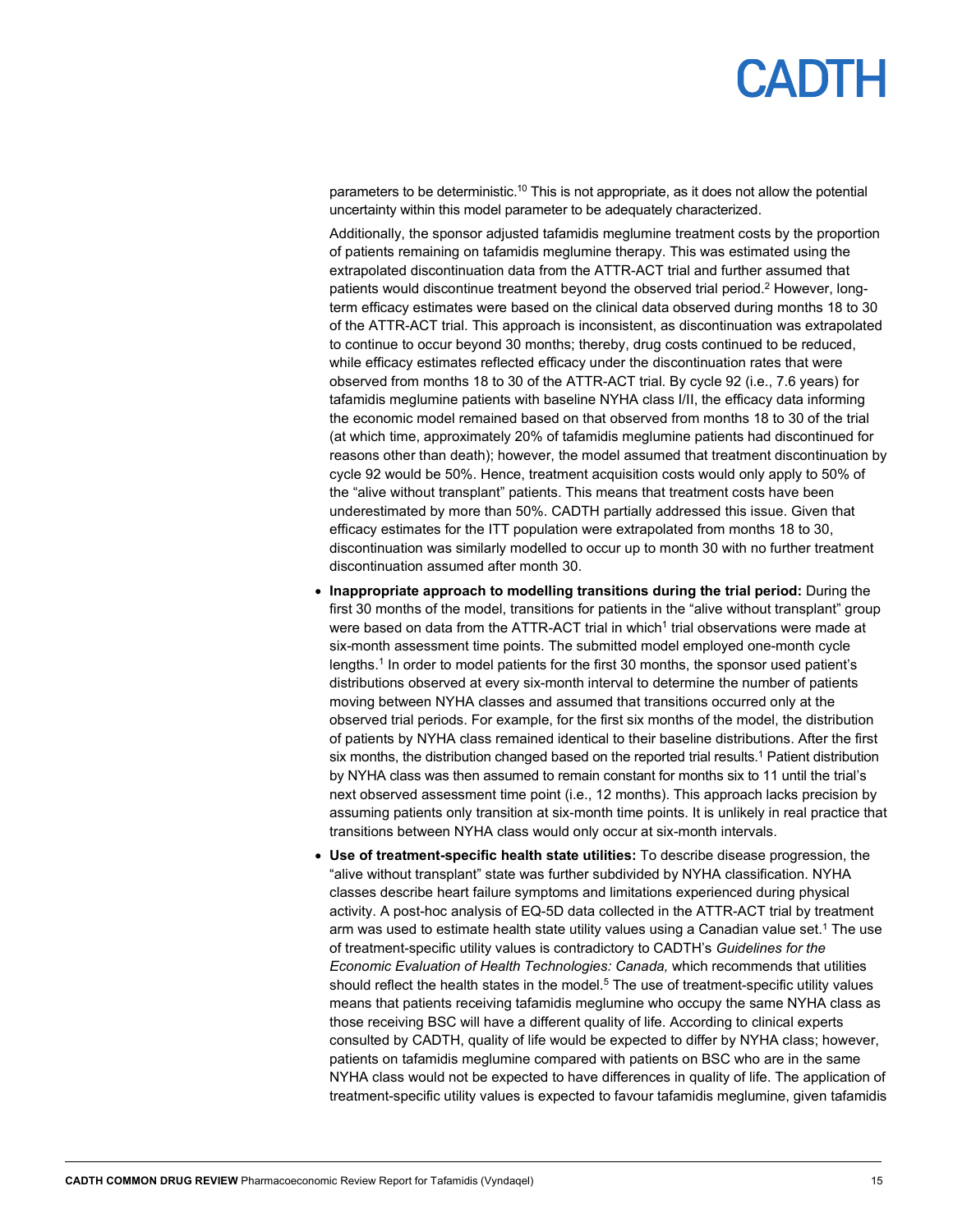meglumine was associated with higher utility values for the NYHA class II, class III, and class IV health states and the large majority of time is spent in these health states. The CADTH reanalyses removed treatment-specific utility values by calculating weightedaverage utility values by NYHA class, and these were subsequently applied to the model regardless of treatment assignment.

- **Resource-use estimates may not reflect expected treatment practices:** When calculating background management costs in the model, only health care resource use in the form of physician visits and hospitalizations was included. According to clinical experts consulted by CADTH for this review, the background management estimates submitted by the sponsor differ from current Canadian clinical practice. Clinical experts noted that the frequency of patient visits to neurologists and gastroenterologists is not expected to vary by NYHA class, which was assumed in the sponsor's model, whereby more severe patients, by NYHA class, had more frequent visits. Clinical experts also reported that approximately half of NYHA class III and IV patients would likely visit their nephrologists every three months for assistance with managing cardiac symptoms. These physician costs were not considered in the model. Experts also reported that NYHA class IV patients may see nurse practitioners in cardiovascular clinics every month. Revised estimates of the costs of background disease management were calculated based on this feedback and are presented in Appendix 5 [\(Table 14\)](#page-30-2).
- **Reduction in costs due to lower adherence:** To estimate per-cycle tafamidis meglumine treatment costs, the sponsor calculated the cost per day based on their submitted price for tafamidis meglumine and the relative dose intensity. In the ATTR-ACT trial, patients in the tafamidis meglumine 80 mg arm were reported to receive 97.8% of doses (i.e., patients took 97.8% of doses versus the number of doses expected).<sup>2</sup> In the sponsor's model, the cost of tafamidis meglumine was therefore decreased by 2.2%. However, prescriptions for tafamidis meglumine may continue to be filled even if patients are not fully adherent to treatment. Assuming that adherence is lowered for tafamidis meglumine would reduce expected treatment costs and therefore favour tafamidis meglumine.
- **Uncertain long-term clinical efficacy and in advanced disease stages:** At the time of this review, there were limited clinical data on the use of tafamidis meglumine in patients with NYHA class IV. The ATTR-ACT trial excluded patients with NYHA class IV at screening or baseline visits.<sup>2</sup> As such, the efficacy and cost-effectiveness of initiating tafamidis meglumine in NYHA class IV is unknown. Additionally, to extrapolate efficacy estimates, the treatment effects observed during months 18 to 30 were used to estimate tafamidis meglumine treatment efficacy for the entire model time horizon. According to the CADTH clinical review, there is an ongoing open-label extension study for tafamidis meglumine; however, there is uncertainty in the clinical data available for this study. At the time of this review, as there is uncertainty in the long-term tafamidis meglumine efficacy data beyond 30 months, the long-term treatment effects of tafamidis meglumine assumed in the model remain highly uncertain.
- **Use of an arbitrary coefficient of variation:** For many cost parameters, including the cost per hospitalized day, AE costs, background management costs, end-of-life costs, and health state costs for tunnel states in the "alive with transplant" health state, the standard error was fixed to be 10% of the mean estimate. <sup>1</sup> In addition, standard errors for mortality rates and health state utility values for the "alive with transplant" health states were also fixed at 10% of the mean estimates. <sup>1</sup> Using fixed standard errors means that the probabilistic results may not fully reflect the true uncertainty around model parameters. The arbitrary assumption in defining probability distributions is inappropriate, as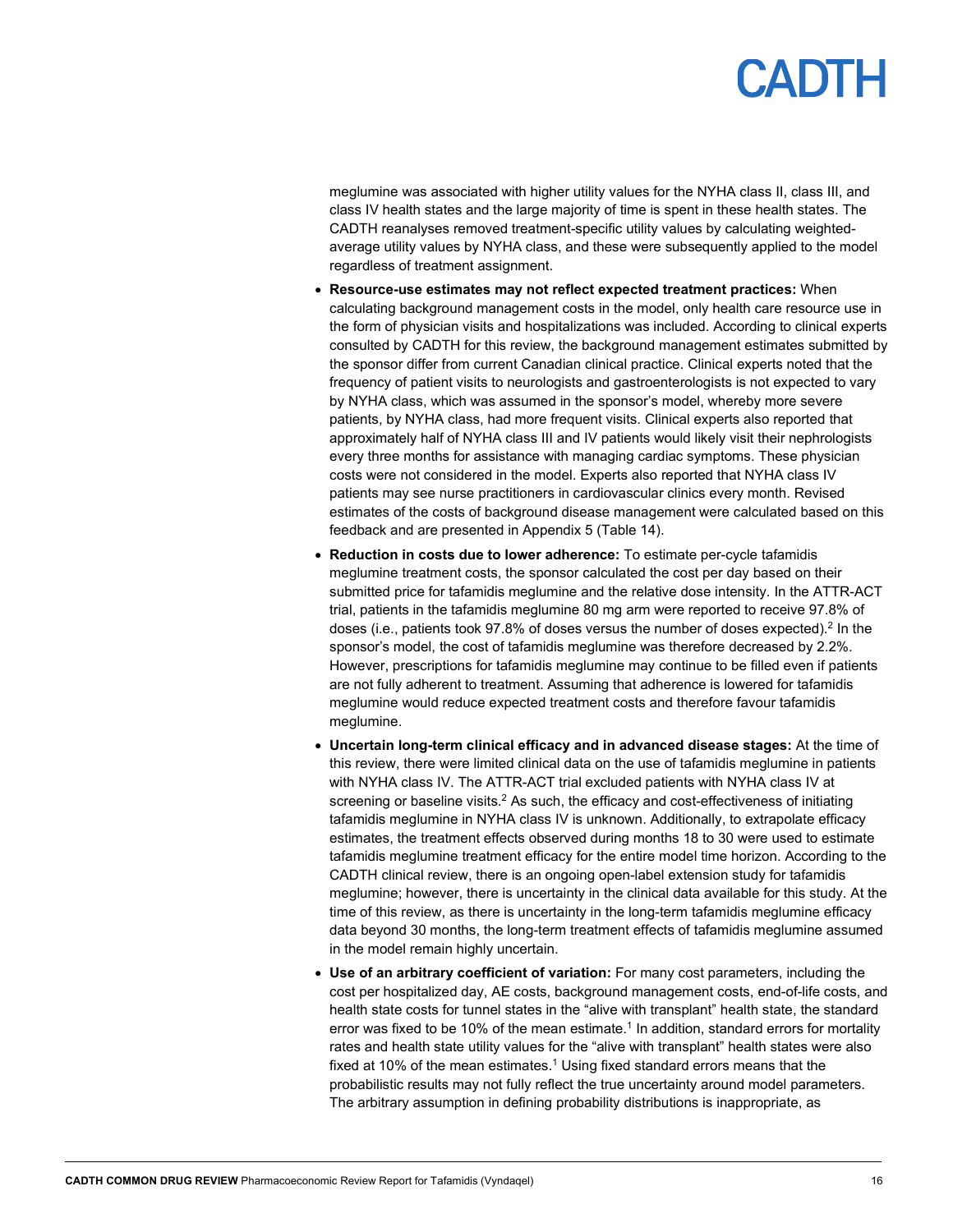parameters with low sensitivity but higher uncertainty should impact the model's output more than more sensitive parameters that are estimated more precisely.<sup>5</sup> A more appropriate approach would have been to calculate the standard error surrounding the parameter or to use estimates of variability in the parameter from the original source of the parameter. Reviewers were unable to source standard errors from the literature; therefore, this limitation could not be addressed.

### <span id="page-16-0"></span>**CADTH CDR Reanalyses**

CADTH could not fully address limitations associated with model inputs being dependent on baseline NYHA class (i.e., mortality rates, probability of hospitalization, durations of hospital stay); the lack of correlation between discontinuation and efficacy; inappropriate approach to transitions in the first 30 months; uncertainties regarding long-term clinical efficacy and in advanced disease stages; or use of an arbitrary coefficient of variation for some parameters.

CADTH conducted the following reanalyses to address some of the key limitations described previously:

- 1. a) Removed treatment-specific cardiovascular-related hospitalization duration.
	- b) Selected alternative statistical distribution to model overall survival curves based on both statistical fit and clinical expert consultation. Weibull curves were selected for the NYHA class I/II subgroups for both tafamidis meglumine and BSC, while Gompertz curves were selected for the NYHA class III subgroup for both tafamidis meglumine and BSC patients.
- 2. Capped treatment discontinuation at month 30 (no further discontinuation beyond the trial period).
- 3. Removed treatment-specific utility values.
- 4. a) Added costs of nephrologist visits to background disease management costs.
	- b) Increased frequency of primary care visits in NYHA class IV.
- 5. Assumed patients are fully adherent to treatment.

The CADTH reanalyses demonstrate that selecting alternative curves to estimate mortality and capping discontinuation at month 30 had the largest effect on the ICUR, increasing the ICUR to \$339,175 and \$325,184, respectively [\(Table 3\)](#page-17-0). The model was robust to changes made to the cost of background disease management and the duration of hospitalization.

Compared with the sponsor's results, the CADTH reanalysis estimated lower expected QALYs for tafamidis meglumine (CADTH base case: 4.39 QALYs; sponsor's base case: 5.21 QALYs), but higher expected QALYs for BSC (CADTH base case: 2.37; sponsor's base case: 2.01) (full results provided in [Table 15\)](#page-31-0). The expected costs were higher for both tafamidis meglumine and BSC. In the CADTH reanalysis, the ICUR for tafamidis meglumine was \$433,694 per additional QALY gained compared with BSC [\(Table 3\)](#page-17-0).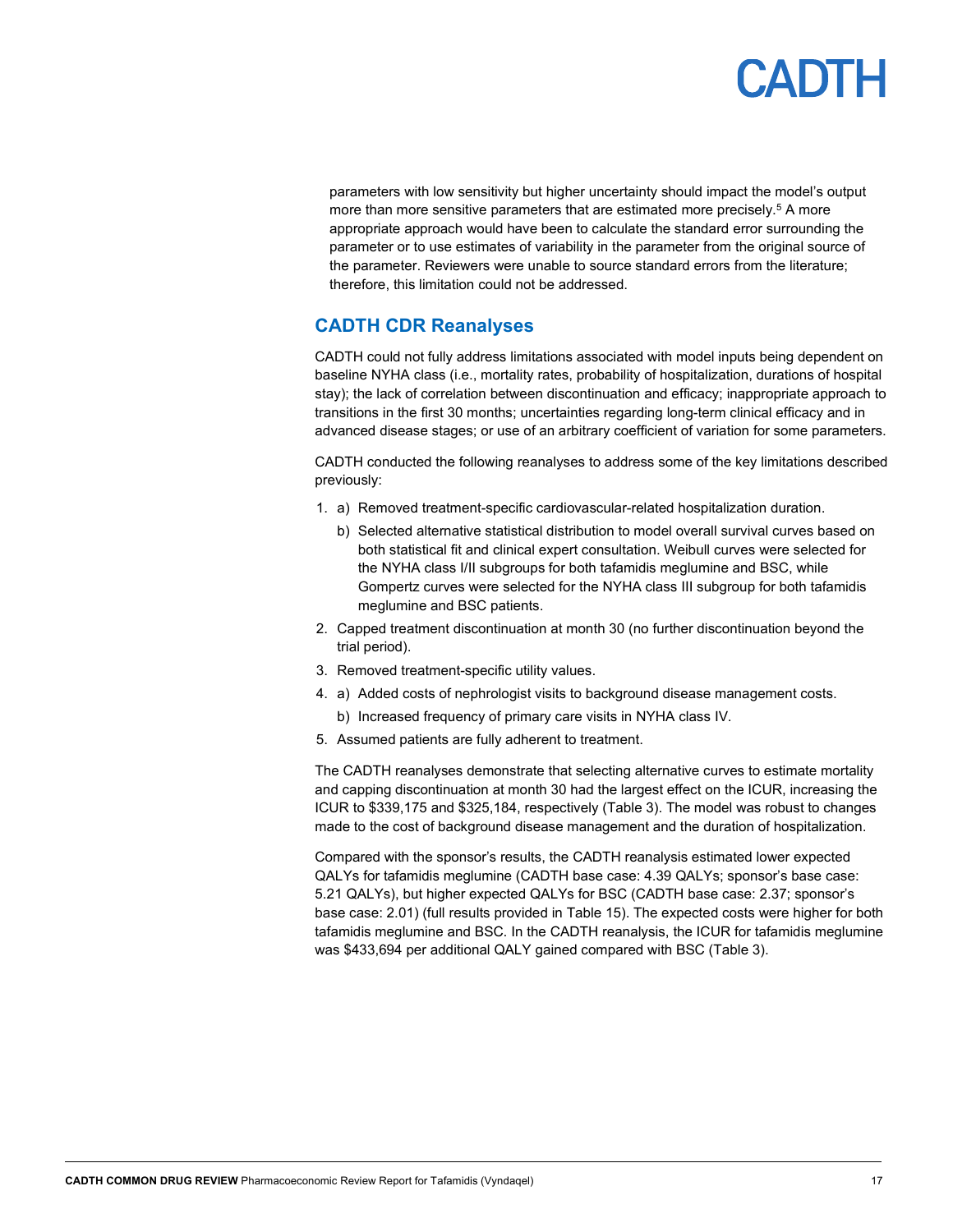#### <span id="page-17-0"></span>**Table 3: CDR Reanalysis of Limitations**

|                | <b>Description</b>                                           | <b>Sponsor's base</b><br>case value                                                                                                                               | <b>CDR</b> value                                                                                                                                                                              | <b>Incremental</b><br>$cost($)$ | <b>Incremental</b><br><b>QALYs</b> | <b>ICUR</b><br>(\$/QALY) |
|----------------|--------------------------------------------------------------|-------------------------------------------------------------------------------------------------------------------------------------------------------------------|-----------------------------------------------------------------------------------------------------------------------------------------------------------------------------------------------|---------------------------------|------------------------------------|--------------------------|
|                | Sponsor's base<br>case                                       | <b>Reference</b>                                                                                                                                                  | 790,379                                                                                                                                                                                       | 3.20                            | 247,069                            |                          |
| 1a             | Duration of<br>cardiovascular-<br>related hospitalization    | Specific to treatment<br>arm and baseline<br>NYHA class                                                                                                           | Identical (9.1 days)                                                                                                                                                                          | 792,499                         | 3.20                               | 247,732                  |
| 1 <sub>b</sub> | Survival curves,<br>estimated by<br>treatment arm            | Gamma selected for<br>tafamidis meglumine for<br>both subgroups<br>(i.e., baseline NYHA<br>class I/II and III)<br>Gompertz selected for<br>BSC for both subgroups | Weibull curve for<br>tafamidis meglumine<br>and BSC's baseline<br>NYHA class I/II<br>subgroups; Gompertz<br>curve for tafamidis<br>meglumine and BSC's<br>baseline NYHA class III<br>subgroup | 718,719                         | 2.12                               | 339,175                  |
| $\overline{2}$ | Treatment<br>discontinuation                                 | Costs of tafamidis<br>meglumine reduced<br>based on extrapolated<br>trial discontinuation<br>data over the entire<br>model time horizon                           | No reduction in costs<br>due to treatment<br>discontinuation after<br>month 30                                                                                                                | 1,040,272                       | 3.20                               | 325,184                  |
| $\mathbf{3}$   | "Alive without<br>transplant" health<br>state utility values | Utility values are from<br>ATTR-ACT trial data<br>and are treatment-<br>specific                                                                                  | Weighted average of<br>treatment-specific utility<br>values calculated and<br>applied to both<br>treatment arms                                                                               | 793,902                         | 3.15                               | 252,207                  |
| 4a             | Background<br>management: Other<br>specialist visits         | Costs of nephrologist<br>visits not included                                                                                                                      | Costs of nephrologist<br>visits included for NYHA<br>class III and class IV, as<br>per clinical expert input                                                                                  | 790,832                         | 3.20                               | 247,210                  |
| 4b             | Background<br>management:<br>Primary care visits             | Costs of nurse<br>practitioner visits in<br>NYHA class IV not<br>included                                                                                         | Costs of primary care<br>visits increased in<br>NYHA class IV, as per<br>clinical expert input                                                                                                | 790,380                         | 3.20                               | 247,069                  |
| $\sqrt{5}$     | Treatment adherence                                          | 97.8%                                                                                                                                                             | 100%                                                                                                                                                                                          | 807,059                         | 3.20                               | 252,283                  |
| 6              | CADTH base case (1 to 5)                                     |                                                                                                                                                                   |                                                                                                                                                                                               | 895,495                         | 2.02                               | 443,694                  |

BSC = best supportive care; CDR = CADTH Common Drug Review; ICUR = incremental cost-utility ratio; NYHA = New York Heart Association; QALY = quality-adjusted life-year.

> The following scenario analyses were conducted to explore additional sources of uncertainty:

Scenario analysis A: Assuming the entire population starts treatment in NYHA class I/II or and NYHA class III. Since the sponsor divided the model population into subgroups by baseline NYHA class, reviewers examined the cost-effectiveness of tafamidis meglumine in each subgroup individually.

Scenario analysis B: Removing costs of AE management from the analysis. The AEs included in the model were pre-specified AEs of clinical importance. In ATTR-ACT, these AEs occurred in greater frequency in BSC patients than in tafamidis meglumine patients. The frequency of AEs in both treatment arms was reduced to zero in order to explore the effect of AE costs on model results.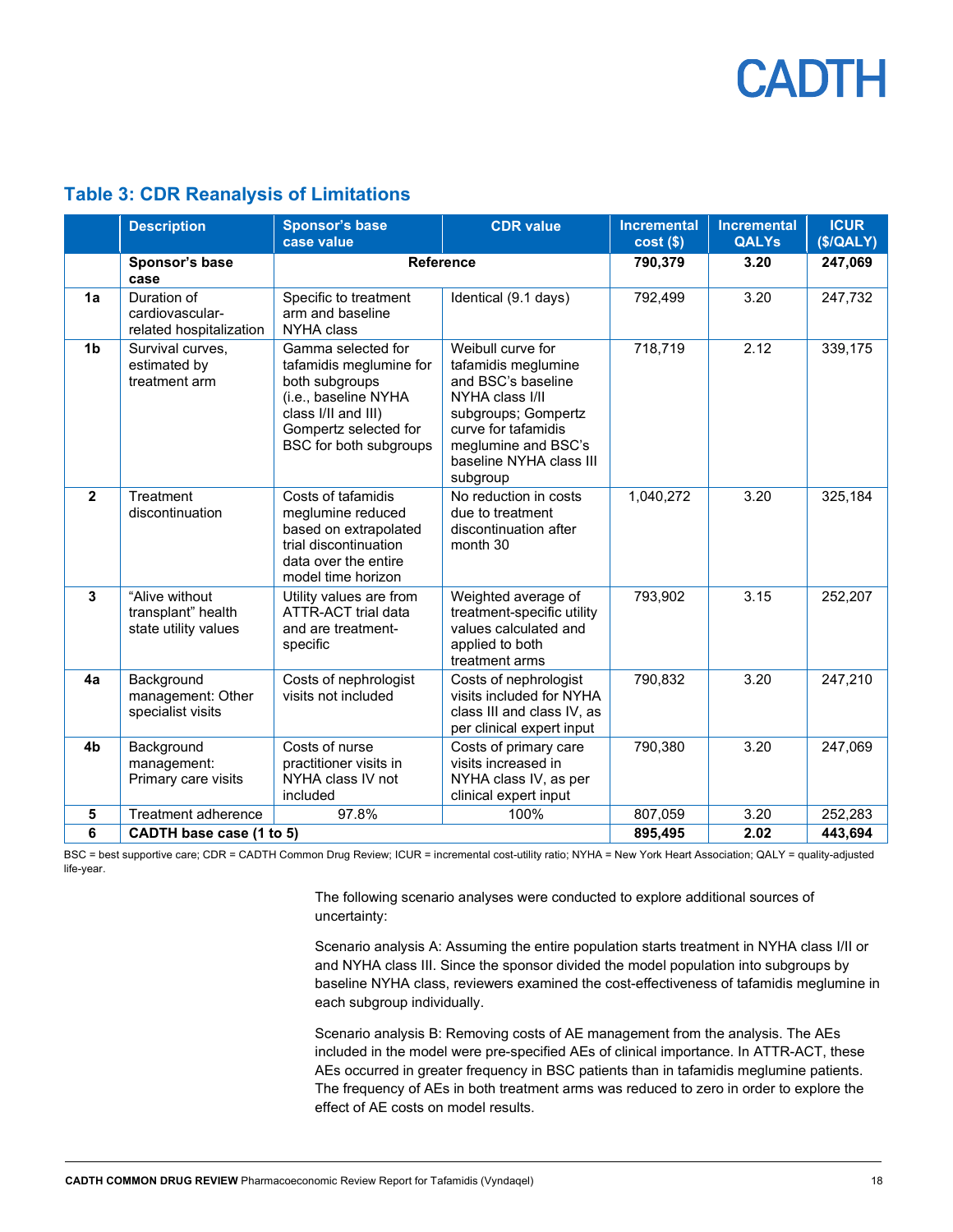Scenario analysis C: No transplants. Clinical experts consulted by CADTH for this review noted that transplants as a means of treating ATTR-CM are uncommon in Canada. Therefore, in this scenario, the probability of receiving transplants in all NYHA classes and treatment arms was reduced to zero.

Scenario analysis D: No difference in the probability of hospitalization. As mentioned in the key limitations, reviewers were unable to address the issue of the probability of a cardiovascular-related hospitalization being independent of a patient's current NYHA class. Instead, the probability of hospitalization depends on both the treatment arm and the subgroup. To explore the impact of hospitalization on the model results, the probability of a patient experiencing cardiovascular-related hospitalization in the BSC group was made equal to the probability of cardiovascular-related hospitalization in the tafamidis meglumine group.

Scenario analysis E: Using the sponsor's estimate for treatment adherence. Given the uncertainty in how treatment adherence will influence expected tafamidis meglumine costs, CADTH reviewers examined a scenario whereby the treatment adherence observed in the ATTR-ACT trial (97.8%) was used to estimate tafamidis meglumine costs.

The full results of the CADTH scenario analyses are presented in [Table 16.](#page-31-1) The model was fairly stable across most scenarios. The ICUR for tafamidis meglumine in patients at baseline NYHA class I/II was lower than in those at baseline with NYHA class III (\$411,053 compared with \$699,242 per QALY gained), indicating that tafamidis meglumine would be expected to have a lower ICUR in less severe disease stages.

Price-reduction analyses on the CADTH base case found that, in order for tafamidis meglumine to be considered cost-effective at a WTP threshold of \$50,000 per QALY, a 92% price reduction would be required [\(Table 4\)](#page-18-1).

| <b>ICURs of submitted drug versus comparator</b> |                                              |                        |  |  |  |  |
|--------------------------------------------------|----------------------------------------------|------------------------|--|--|--|--|
| <b>Price</b>                                     | Base-case analysis submitted by sponsor (\$) | Reanalysis by CDR (\$) |  |  |  |  |
| Submitted                                        | 247.069                                      | 443.694                |  |  |  |  |
| 70% reduction                                    | 84,819                                       | 143.058                |  |  |  |  |
| 80% reduction                                    | 61.641                                       | 100.314                |  |  |  |  |
| 90% reduction                                    | 38,463                                       | 57,452                 |  |  |  |  |
| 92% reduction                                    | 33.827                                       | 49.011                 |  |  |  |  |
| 95% reduction                                    | 26.873                                       | 36,309                 |  |  |  |  |

#### <span id="page-18-1"></span>**Table 4: CDR Reanalysis Price-Reduction Scenarios**

<span id="page-18-0"></span>CDR = CADTH Common Drug Review; ICUR = incremental cost-utility ratio.

#### **Issues for Consideration**

- An alternative tafamidis meglumine formulation, Vyndamax, is available in the US but is not currently available in Canada.
- According to the clinical panel conducted by CADTH for this review, tafamidis meglumine could theoretically be used in combination with medications used to manage polyneuropathy in patients with hereditary transthyretin-mediated amyloidosis, including patisiran and inotersen, given their different mechanism of action. However, no clinical evidence regarding combination therapy is available; therefore, the cost-effectiveness of tafamidis meglumine in combination with these other medications is unknown.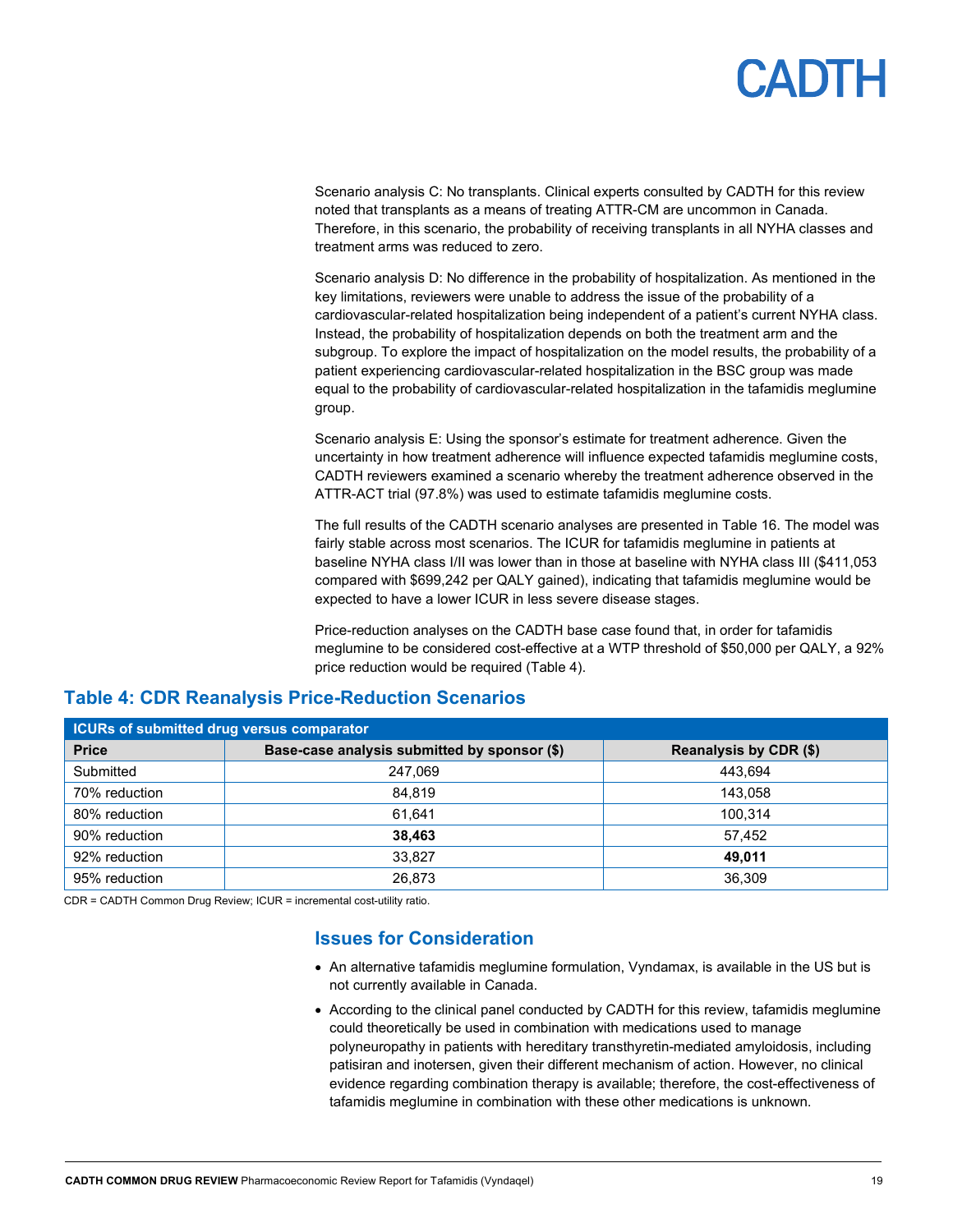• According to the clinical panel conducted by CADTH for this review, diagnosing ATTR-CM is challenging. If patients are misdiagnosed as having ATTR-CM, this may lead to inappropriate use of tafamidis meglumine. Misdiagnosis was outside the scope of this review but, if considered, would be expected to result in a higher ICUR than that estimated in CADTH reanalyses.

#### <span id="page-19-0"></span>**Patient Input**

Input for this submission was provided by the Canadian Organization for Rare Disorders with support from the Canadian Amyloidosis Support Network. An online survey ( $n = 42$ ) and individual patient interviews ( $n = 4$ ) described the experience of patients and/or their caregivers with wild-type, hereditary, or suspected ATTR-CM. The Canadian Organization for Rare Disorders reported that almost all patients or caregivers reported ATTR-CM to be debilitating, interfering with patient's daily functioning and quality of life. The cardiac-specific symptoms reported by patients included shortness of breath, lower extremity swelling, palpitations, arrhythmia, and chest pain; the severity of these symptoms was heterogeneous, ranging from serious or incapacitating to infrequently experienced. Patients reported that their symptoms influenced their ability to work and their capacity for physical exertion. Given that capacity for physical exertion is captured by NYHA class, the sponsor's submission partially captures the concerns raised by patients.

With respect to current therapies for ATTR-CM, patients noted that, aside from tafamidis meglumine, no specific therapies to treat ATTR-CM were available. Patients reported a broad range of medications to manage symptoms associated with ATTR-CM, including diuretics and medications to manage mineral levels. Patients also received medications to manage blood pressure, regulate heartbeat, and prevent blood clots. One-third of patients were currently using diflunisal, a nonsteroidal anti-inflammatory medication, and another third reported having previously used this drug. Among those with experience with diflunisal, two-thirds of patients reported a moderate or poor treatment effect with diflunisal, while the remainder felt that it worked well. In the sponsor's model, no active treatment comparators were included in the sponsor's economic analysis of tafamidis meglumine; therefore, the cost-effectiveness of tafamidis meglumine compared with diflunisal is unknown.

Almost half (39%) of participants had received tafamidis meglumine. Patients reported benefits in terms of symptom management, including a reduction in nerve pain, an increase in strength and energy, an improvement in appetite, and an improvement in mobility. The EQ-5D-3L measure does collect many of these dimensions of health. Patients also reported a slowing or halting of disease progression, allowing patients to do more in their daily lives. This treatment effect was modelled in the sponsor's CUA, as patients may remain in the same NYHA class, improve their NYHA class, or worsen from their existing NYHA class.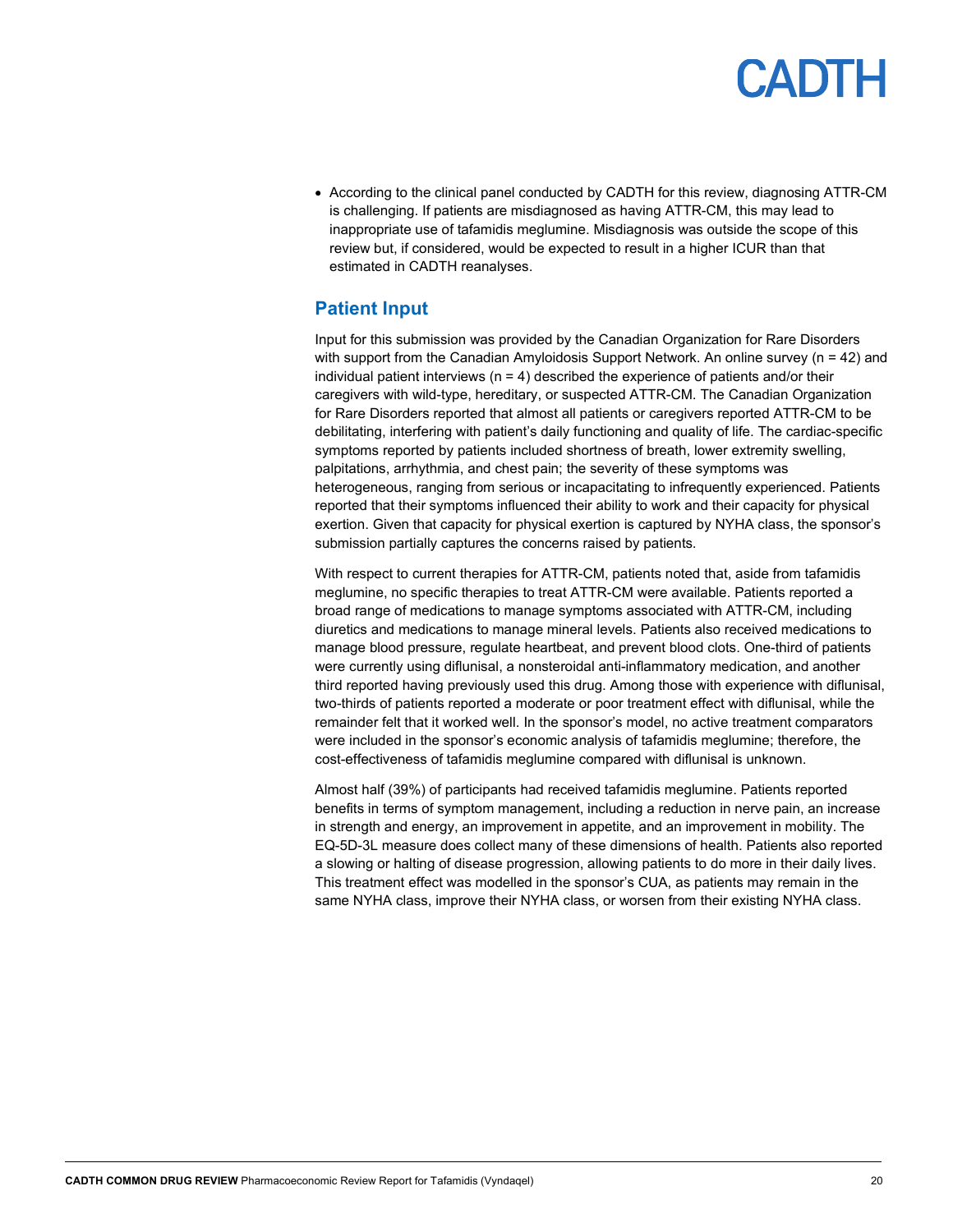#### <span id="page-20-0"></span>**Conclusions**

CADTH identified a number of key limitations with the sponsor's submission. Based on reanalyses, CADTH's findings were aligned with the sponsor's, as tafamidis meglumine was found to not be a cost-effective option at a WTP threshold of \$50,000 per QALY. Compared with no treatment, tafamidis meglumine resulted in an ICUR of \$443,694 per QALY gained. In order for tafamidis meglumine to be considered cost-effective at a WTP threshold of \$50,000 per QALY, a price reduction of at least 92% would be required.

Subgroup analysis by baseline NYHA class indicates that tafamidis meglumine may be associated with a lower ICUR in less severe disease stages. In patients initiating treatment at NYHA class I/II, the ICUR was \$411,053 per QALY gained compared with BSC whereas, in patients initiating treatment at NYHA class III, the ICUR was \$699,242 per QALY compared with BSC.

CADTH was unable to fully address several structural limitations of the submitted economic model (i.e., mortality rates and probability of cardiovascular-related hospitalization were dependent on patient's baseline NYHA class; independent modelling of discontinuation and efficacy data; inappropriate implementation of efficacy transitions during the first 30 months of the model).

Uncertainty exists for the clinical efficacy of tafamidis meglumine beyond 30 months, given the uncertainty in the long-term clinical evidence. The potential cost-effectiveness of tafamidis meglumine in patients with baseline NYHA class IV is unknown and was not addressed in either the sponsor's or CADTH's analyses.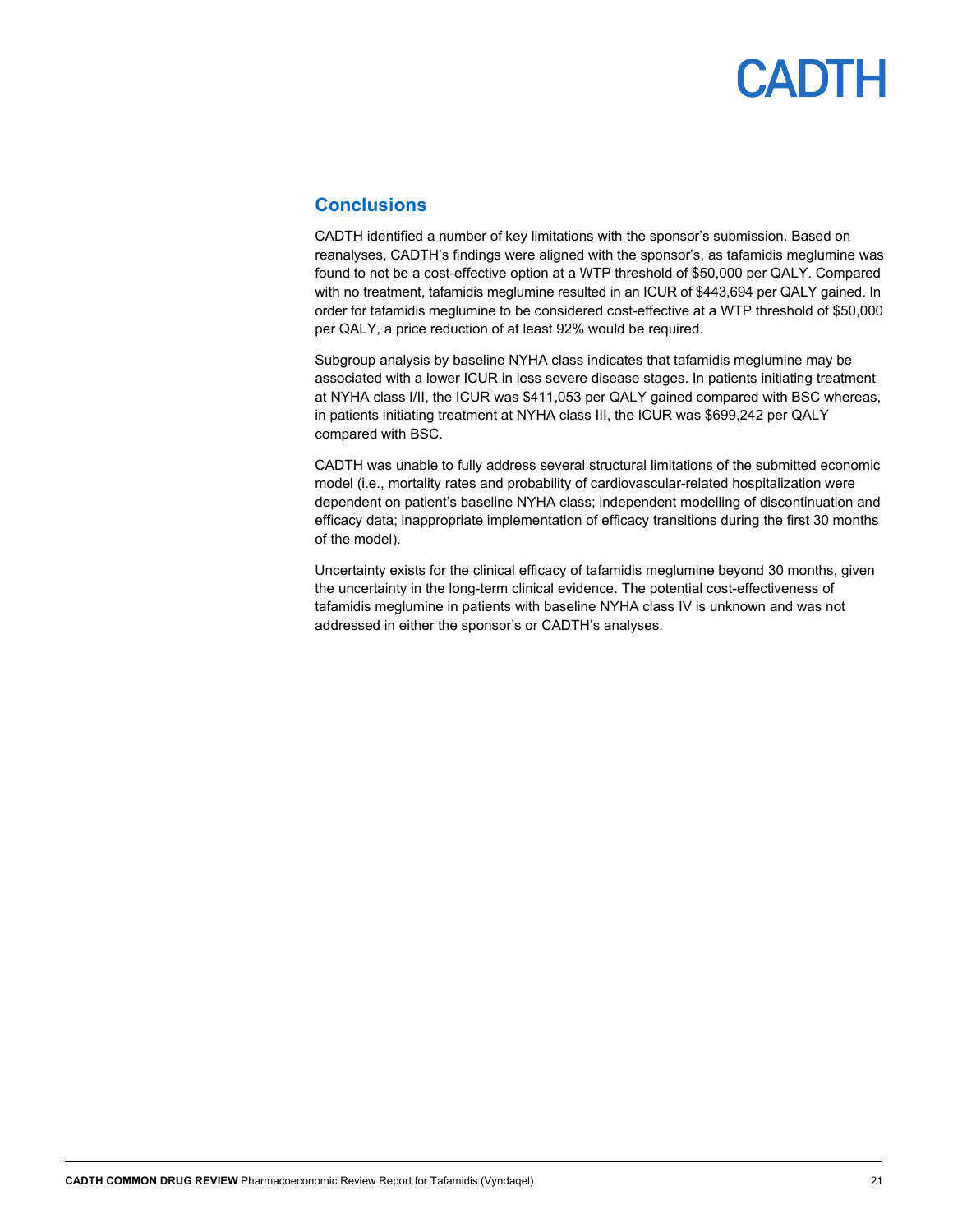

### **Appendix 1: Cost Comparison**

The comparators presented in the following table have been deemed to be appropriate by clinical experts. Comparators may be recommended (appropriate) practice, versus actual practice. Comparators are not restricted to drugs but may be devices or procedures. Costs are sponsor list prices, unless otherwise specified. Existing Product Listing Agreements are not reflected in the table and, as such, may not represent the actual costs to public drug plans.

#### <span id="page-21-1"></span><span id="page-21-0"></span>**Table 5: CDR Cost Comparison Table for Drug Therapies for Adults With Cardiomyopathy Due to Transthyretin-Mediated Amyloidosis, Wild-Type or Hereditary**

| Drug/comparator                   | <b>Strength</b> | <b>Dosage</b><br>form | Price (\$)            | <b>Recommended</b><br>dose | <b>Average daily</b><br>drug cost(S) | Average annual<br>drug cost (\$) |
|-----------------------------------|-----------------|-----------------------|-----------------------|----------------------------|--------------------------------------|----------------------------------|
| Tafamidis meglumine<br>(Vyndagel) | $20 \text{ mg}$ | Capsule               | 133.5700 <sup>a</sup> | 80 mg once daily           | 534.28                               | 195.012                          |

CDR = CADTH Common Drug Review.

<sup>a</sup> Sponsor-submitted price.

#### <span id="page-21-2"></span>**Table 6: CDR Cost Comparison Table for Off-Label Drug Therapies for Adults With Cardiomyopathy Due to Transthyretin-Mediated Amyloidosis, Wild-Type or Hereditary**

| Drug/comparator   | <b>Strenath</b> | <b>Dosage</b><br>form | Price $(\$)$ | <b>Recommended</b><br>dose      | <b>Average daily</b><br>drug cost (\$) | <b>Average annual</b><br>drug cost (\$) |
|-------------------|-----------------|-----------------------|--------------|---------------------------------|----------------------------------------|-----------------------------------------|
| <b>Diflunisal</b> | 250 mg          | ⊺ablet                | 0.2412a      | 250 mg twice daily <sup>b</sup> | J.48                                   | 176.08                                  |

CDR = CADTH Common Drug Review.

<sup>a</sup> Price from British Columbia PharmaCare Formulary (accessed August 20, 2019).<sup>11</sup>

**b** Recommended daily dose from a clinical trial examining the effect of diflunisal on familial amyloidosis.<sup>12</sup> The appropriateness of this dose was confirmed with the CADTH clinical experts consulted for this review.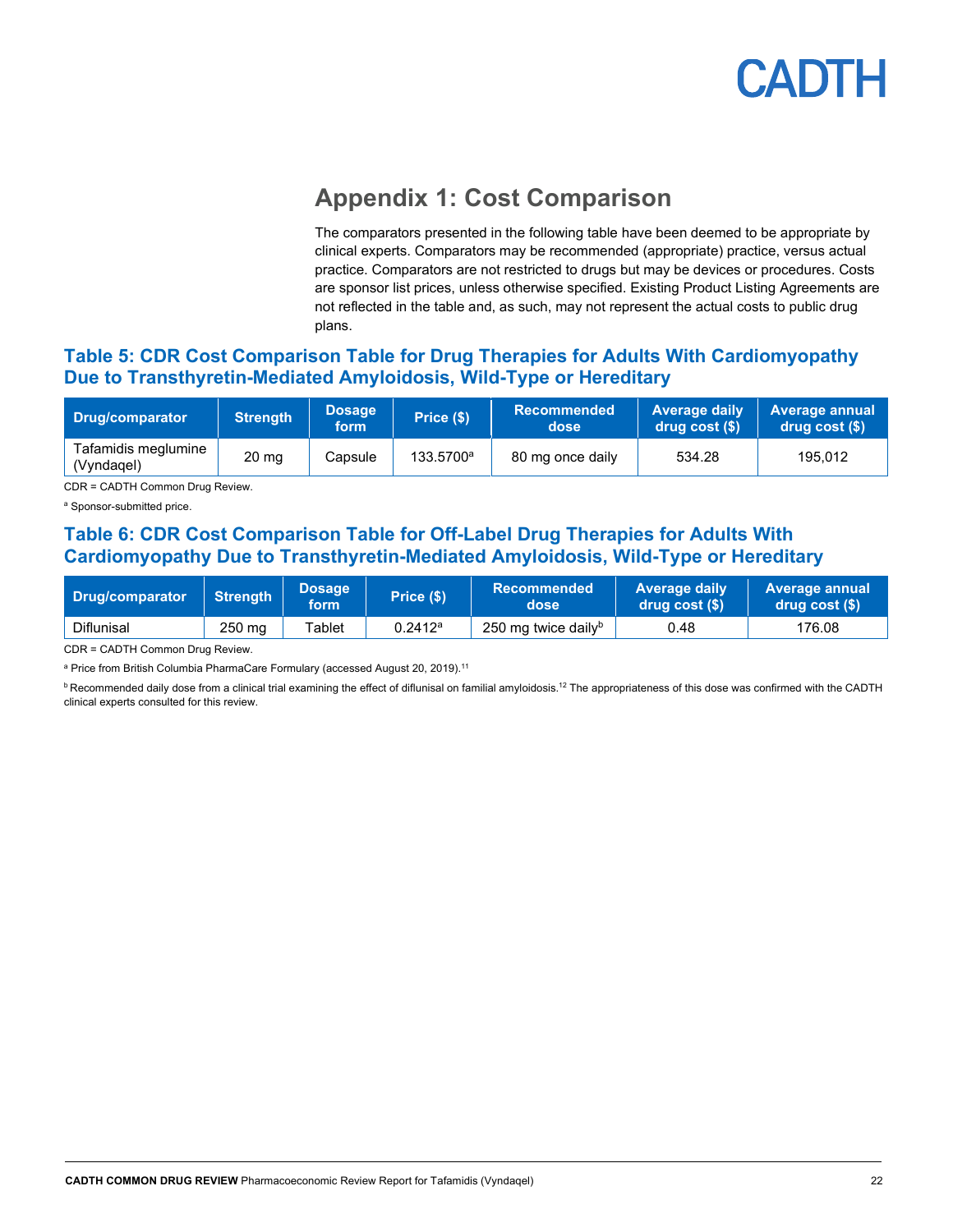

### **Appendix 2: Summary of Key Outcomes**

#### <span id="page-22-1"></span><span id="page-22-0"></span>**Table 7: When Considering Only Costs, Outcomes, and Quality of Life, How Attractive Is Tafamidis Meglumine Relative to Best Supportive Care?**

| <b>Tafamidis meglumine</b><br>versus best supportive care | <b>Attractive</b>                                                              | <b>Slightly</b><br><b>attractive</b> | <b>Equally</b><br>attractive | <b>Slightly</b><br>unattractive | <b>Unattractive</b> | <b>NA</b> |
|-----------------------------------------------------------|--------------------------------------------------------------------------------|--------------------------------------|------------------------------|---------------------------------|---------------------|-----------|
| Costs (total)                                             |                                                                                |                                      |                              |                                 | х                   |           |
| Drug treatment costs alone                                |                                                                                |                                      |                              |                                 | х                   |           |
| Clinical outcomes                                         |                                                                                | x                                    |                              |                                 |                     |           |
| Quality of life                                           |                                                                                | х                                    |                              |                                 |                     |           |
| <b>ICUR</b>                                               | Sponsor's ICUR: \$247,069 per QALY<br>CADTH's revised ICUR: \$443,694 per QALY |                                      |                              |                                 |                     |           |

ICUR = incremental cost-utility ratio; NA = not applicable; QALY = quality-adjusted life-year.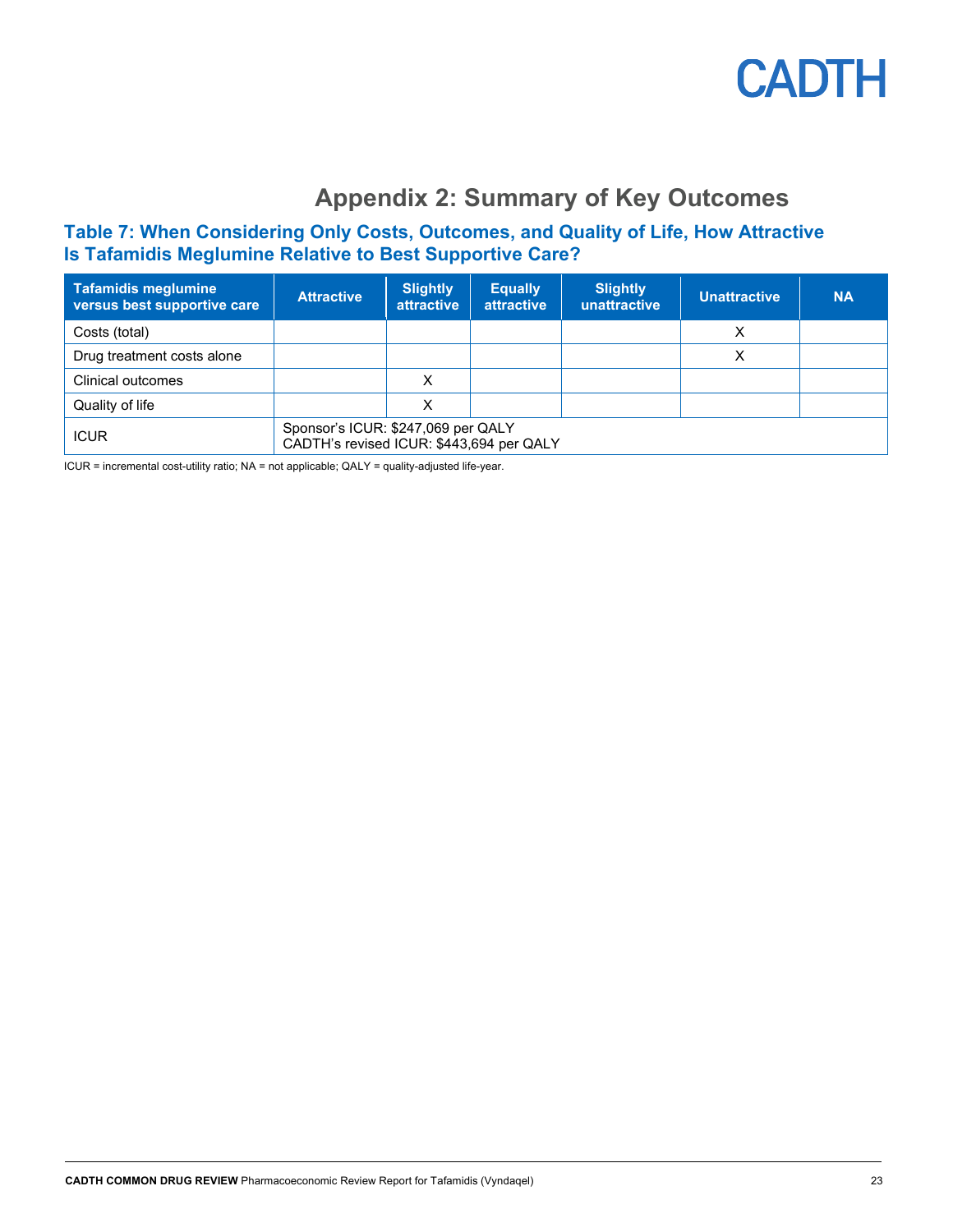

### **Appendix 3: Additional Information**

### <span id="page-23-1"></span><span id="page-23-0"></span>**Table 8: Submission Quality**

|                                                                       | Yes/<br>Good                                                                                                                                                                                               | Somewhat/<br>Average | No/<br>Poor                                        |
|-----------------------------------------------------------------------|------------------------------------------------------------------------------------------------------------------------------------------------------------------------------------------------------------|----------------------|----------------------------------------------------|
| Are the methods and analysis clear and transparent?                   |                                                                                                                                                                                                            | X                    |                                                    |
| Comments<br>Reviewer to provide comments if checking "no"             | Several of the cost inputs used in the model could<br>not be validated according to the reported sources.<br>80 mg or pooled tafamidis meglumine was used to<br>inform long-term transition probabilities. |                      | It was further unclear whether tafamidis meglumine |
| Was the material included (content) sufficient?                       | X                                                                                                                                                                                                          |                      |                                                    |
| Comments<br>Reviewer to provide comments if checking "poor"           | None                                                                                                                                                                                                       |                      |                                                    |
| Was the submission well organized and was information easy to locate? | X                                                                                                                                                                                                          |                      |                                                    |
| Comments<br>Reviewer to provide comments if checking "poor"           | None                                                                                                                                                                                                       |                      |                                                    |

### <span id="page-23-2"></span>**Table 9: Authors Information**

| Authors of the pharmacoeconomic evaluation submitted to CADTH                                                                                                                                                                                                                                                                                                          |            |           |                  |  |  |  |
|------------------------------------------------------------------------------------------------------------------------------------------------------------------------------------------------------------------------------------------------------------------------------------------------------------------------------------------------------------------------|------------|-----------|------------------|--|--|--|
| Adaptation of global model/Canadian model done by the sponsor<br>$\Box$ Adaptation of global model/Canadian model done by a private consultant contracted by the sponsor<br>$\Box$ Adaptation of global model/Canadian model done by an academic consultant contracted by the sponsor<br>$\boxtimes$ Other (please specify): Sponsor's developed the economic analysis |            |           |                  |  |  |  |
|                                                                                                                                                                                                                                                                                                                                                                        | <b>Yes</b> | <b>No</b> | <b>Uncertain</b> |  |  |  |
| Authors signed a letter indicating agreement with entire document                                                                                                                                                                                                                                                                                                      |            |           | X                |  |  |  |
| Authors had independent control over the methods and right to publish analysis<br>х                                                                                                                                                                                                                                                                                    |            |           |                  |  |  |  |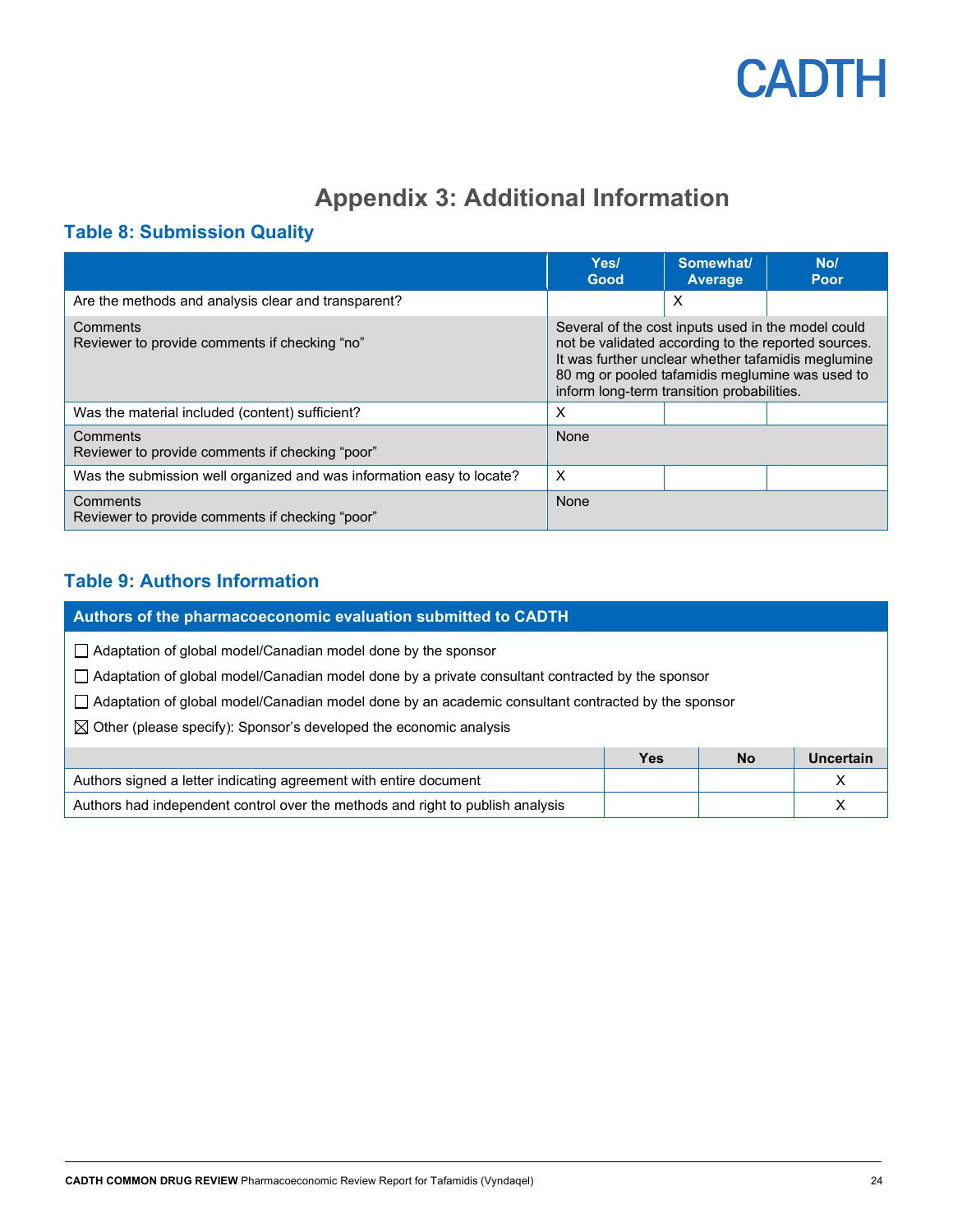### <span id="page-24-0"></span>**Appendix 4: Summary of Other Health Technology Assessment Reviews of Tafamidis Meglumine**

Tafamidis meglumine is currently being reviewed by the National Institute for Health and Care Excellence (NICE) and the Institut national d'excellence en santé et en services sociaux (INESSS).<sup>13,14</sup> Results of these reviews are not yet available. The expected publication date for the NICE review of tafamidis meglumine is June 10, 2020.<sup>13</sup>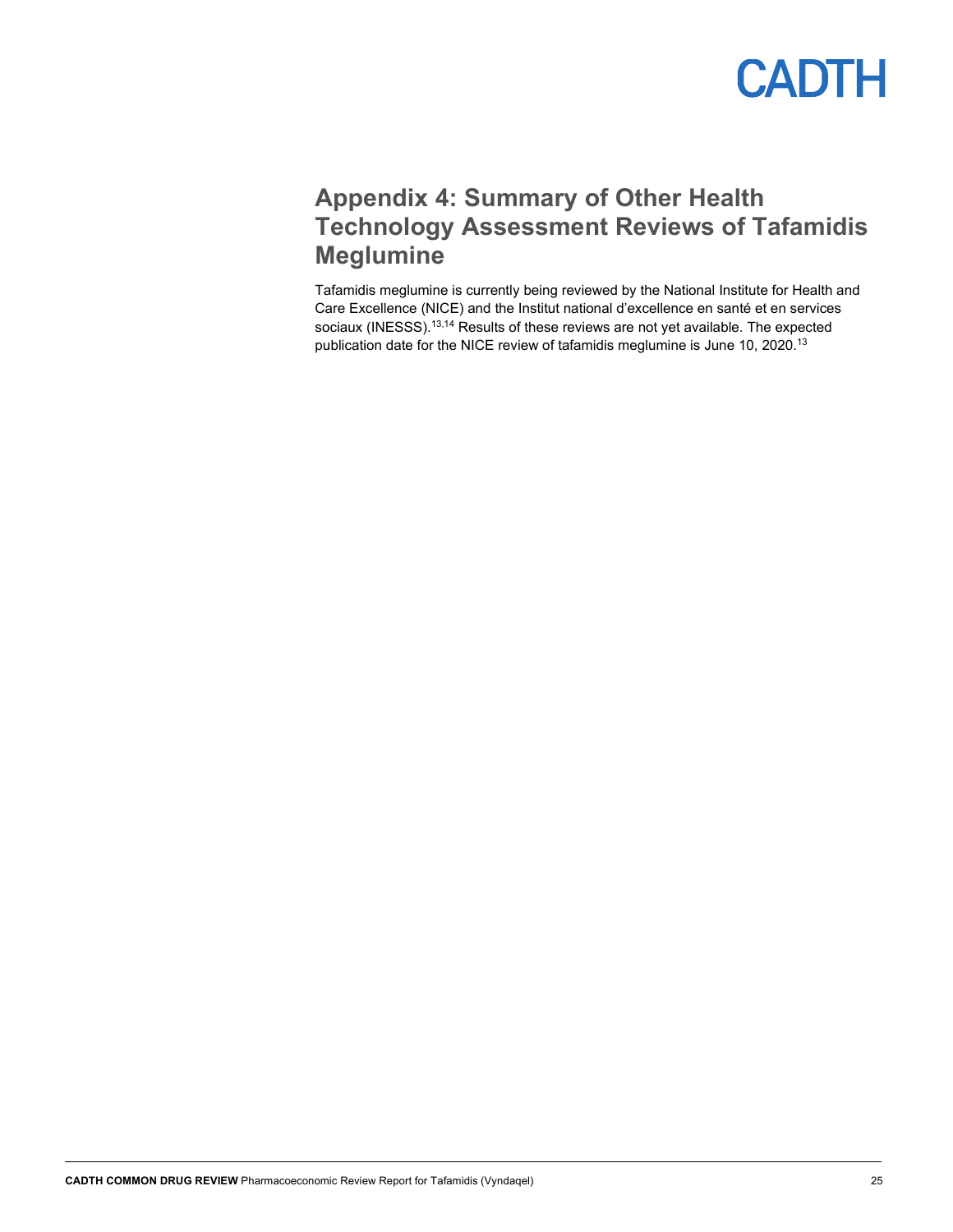### <span id="page-25-0"></span>**Appendix 5: Reviewer Worksheets**

#### **Sponsor's Model Structure**

The sponsor submitted a multi-state cohort Markov model to assess the cost-effectiveness of tafamidis meglumine compared with BSC in patients with transthyretin-mediated amyloidosis cardiomyopathy (ATTR-CM). The Markov model divided patients into three broad health states: "alive without transplant," "alive with transplant," and "death" (the absorbing health state). <sup>1</sup> The "alive without transplant" health state was further subdivided into the four NYHA classes to model disease progression.<sup>1</sup> A patient's NYHA class could improve or worsen over the modelled cycles. <sup>1</sup> A proportion of patients in NYHA classes II to IV could receive a heart transplant and transition to the "alive with transplant" health state, represented by a set of tunnel states in which patients first enter a one-month posttransplant state and then proceed into a "greater than or equal to two months posttransplant" state in subsequent model cycles. <sup>1</sup> Once in the "alive with transplant" health state, patients could not transition back to the "alive without transplant" health state.<sup>1</sup>

Baseline patient characteristics were based on the ATTR-ACT trial (89% male, 75 years of age). <sup>1</sup> The CUA consisted of two subgroups: patients with a baseline NYHA class I/II and NYHA class III, which the model runs separately. Model results were then weighted based on the proportion of patients in each subgroup, which was derived from the distribution of patients in ATTR-ACT with baseline NYHA class I/II (66.54%) and NYHA class III (33.46%).<sup>2</sup> The Markov model uses one-month cycle lengths and follows a cohort of 1,000 patients over a lifetime time horizon (30 years).<sup>1</sup>



#### <span id="page-25-1"></span>**Figure 1: Sponsor's Model Structure**

NYHA = New York Heart Association.

Source: Sponsor's pharmacoeconomic submission. 2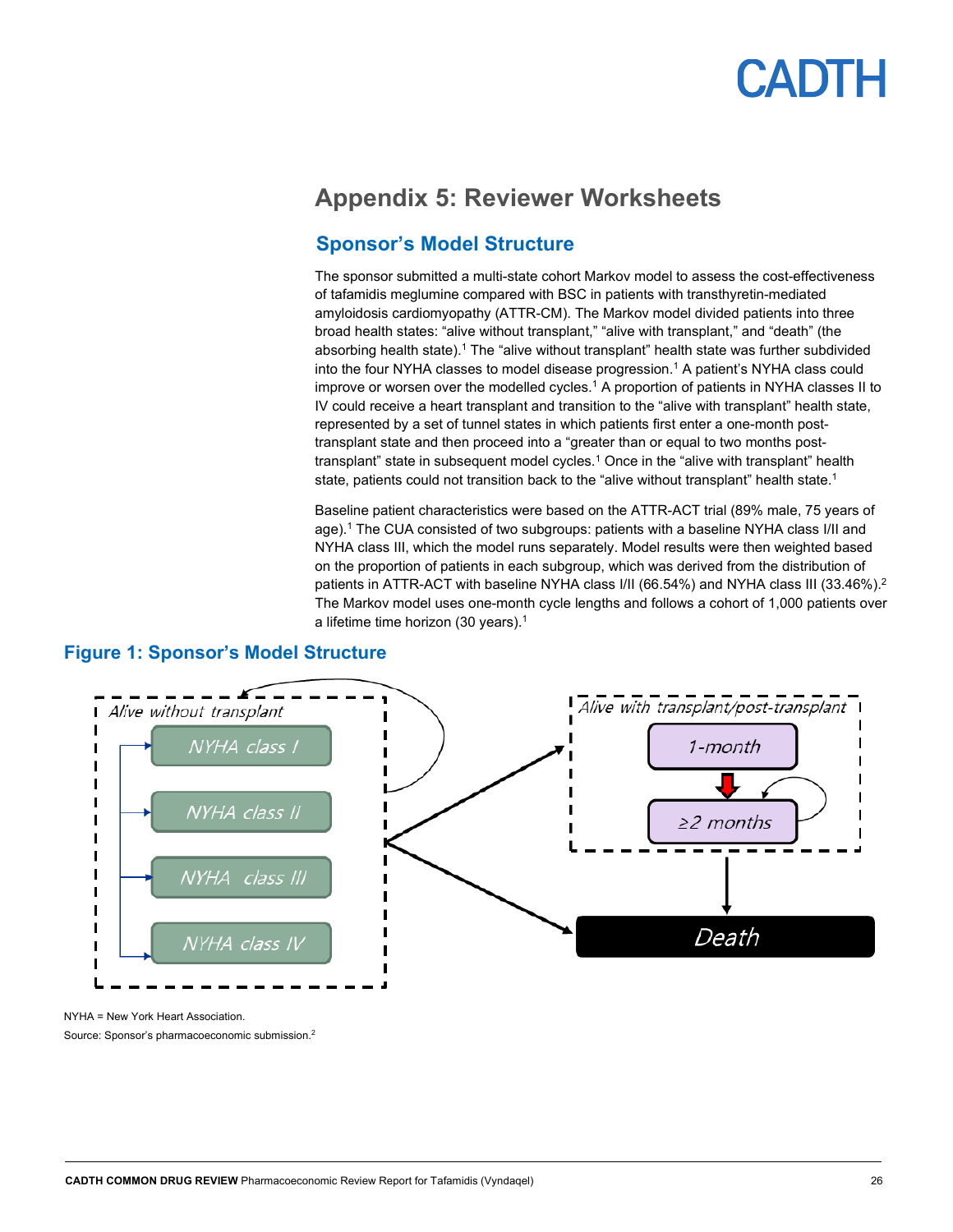### <span id="page-26-0"></span>**Table 10: Data Sources**

| <b>Data Input</b>               | <b>Description of Data Source</b>                                                                                                                                                                                                                                                                                                                                                                                                                                                                                        | <b>Comment</b>                                                                                                                                                                                                                                                                                                                                                                                                                                                                                                                                                                                                                                                                                                   |
|---------------------------------|--------------------------------------------------------------------------------------------------------------------------------------------------------------------------------------------------------------------------------------------------------------------------------------------------------------------------------------------------------------------------------------------------------------------------------------------------------------------------------------------------------------------------|------------------------------------------------------------------------------------------------------------------------------------------------------------------------------------------------------------------------------------------------------------------------------------------------------------------------------------------------------------------------------------------------------------------------------------------------------------------------------------------------------------------------------------------------------------------------------------------------------------------------------------------------------------------------------------------------------------------|
| <b>Baseline characteristics</b> | Mean age, proportion of males, and NYHA<br>class taken as the average of the tafamidis<br>meglumine 80 mg and BSC groups of the<br>ATTR-ACT trial. <sup>2</sup>                                                                                                                                                                                                                                                                                                                                                          | Appropriate. The clinical experts consulted for this<br>review reported that ATTR-CM predominantly affects<br>males and older individuals. They also reported that<br>the distribution of patients initiating tafamidis<br>meglumine is similar to the model's baseline<br>distribution.                                                                                                                                                                                                                                                                                                                                                                                                                         |
| <b>Efficacy</b>                 | Trial period (months 0 to 30):<br>The probability of being in an NYHA class<br>was informed by the longitudinal data for the<br>total ITT population from the ATTR-ACT trial<br>using a last observation carried forward<br>assumption for missing data. <sup>2</sup> The ATTR-<br>ACT trial collected data at six-month<br>assessment points; therefore, six-month<br>distributions were applied for six-month<br>probabilities and transitions were possible<br>only at the end of each six-month period. <sup>1</sup> | Incorporating the treatment effects from the trial into<br>the model was considered inappropriate. See<br>"Limitations of the Sponsor's Submission" within the<br>main report.                                                                                                                                                                                                                                                                                                                                                                                                                                                                                                                                   |
|                                 | <b>Extrapolation period (beyond month 30):</b><br>A two-step process was taken:<br>1. The probability of death by NYHA class<br>was used to remove patients who died<br>during each cycle from their respective<br>NYHA classes.<br>2. Transition probabilities between NYHA<br>classes for those who remained alive<br>were estimated using the ATTR-ACT trial<br>transitions observed between months<br>18 to 30.2                                                                                                     | If more patients were expected to die in the NYHA<br>class than the number of patients remaining in that<br>class, additional patients were removed from the<br>NYHA class that had the most patients in it. This did<br>not occur in the tafamidis meglumine trace; however,<br>patients in the BSC trace did get redistributed. The<br>effect of this on the model results is unknown.<br>The long-term efficacy data are highly uncertain. See<br>"Limitations of Sponsor's Submission" within the<br>main report. Additionally, it was unclear whether<br>long-term efficacy transitions were informed by<br>tafamidis meglumine 80 mg or by the pooled<br>tafamidis meglumine data from the ATTR-ACT trial. |
|                                 | <b>Discontinuation:</b><br>Treatment discontinuation was based on the<br>proportion of patients in the ATTR-ACT trial<br>who remained on tafamidis meglumine 80<br>mg, excluding those who discontinued due<br>to death, transplant, or cardiac device<br>implantation. An exponential function was<br>fitted to the trial-reported discontinuation<br>data and was applied to the entire model's<br>time horizon.                                                                                                       | Inappropriate. See "Limitations of Sponsor's<br>Submission" within the main report. The exponential<br>curve had the lowest AIC and BIC of the seven<br>statistical distributions tested. <sup>1</sup> Discontinuation was<br>assumed not to differ by NYHA class. <sup>1</sup> Clinical<br>experts consulted for this review noted this is<br>appropriate, as a patient's willingness to remain on<br>treatment is not expected to depend on their current<br>or baseline NYHA class.                                                                                                                                                                                                                           |
|                                 | <b>Hospitalization:</b><br>All "alive without transplant" patients were at<br>risk of cardiovascular-related hospitalization.<br>Rates of hospitalization were treatment-<br>specific and stratified by subgroup<br>according to baseline NYHA class. Rates<br>were derived from the ATTR-ACT trial and<br>converted to a per-cycle probability of<br>hospitalization. <sup>2</sup>                                                                                                                                      | Inappropriate. See "Limitations of Sponsor's<br>Submission" within the main report.                                                                                                                                                                                                                                                                                                                                                                                                                                                                                                                                                                                                                              |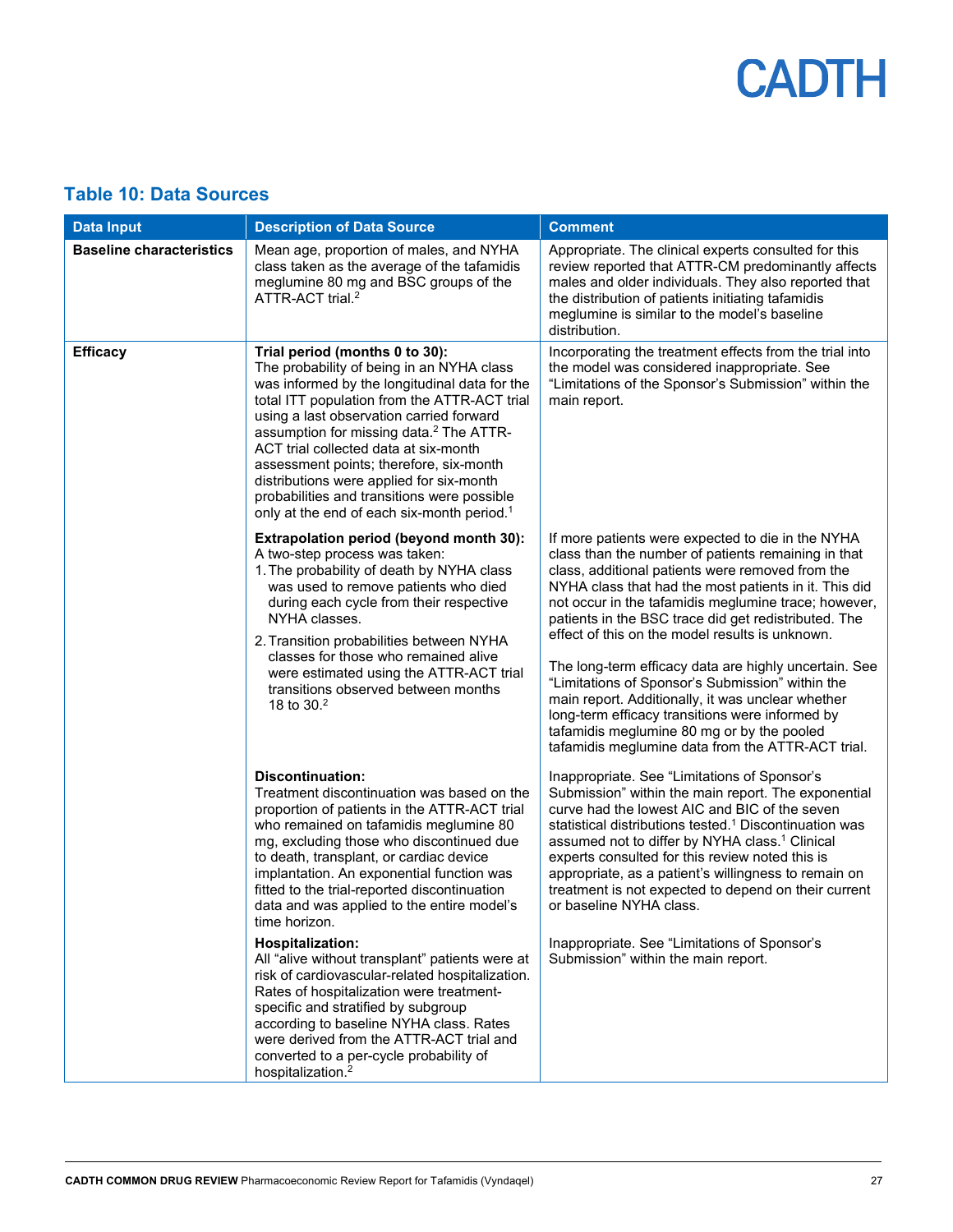| <b>Data Input</b>                                                       | <b>Description of Data Source</b>                                                                                                                                                                                                                                                                                                                                                                                    | <b>Comment</b>                                                                                                                                                                                                                                                                                                                                                                                                                                                                                                                                                                                                                                                                                                                                                                                                                                                                             |
|-------------------------------------------------------------------------|----------------------------------------------------------------------------------------------------------------------------------------------------------------------------------------------------------------------------------------------------------------------------------------------------------------------------------------------------------------------------------------------------------------------|--------------------------------------------------------------------------------------------------------------------------------------------------------------------------------------------------------------------------------------------------------------------------------------------------------------------------------------------------------------------------------------------------------------------------------------------------------------------------------------------------------------------------------------------------------------------------------------------------------------------------------------------------------------------------------------------------------------------------------------------------------------------------------------------------------------------------------------------------------------------------------------------|
|                                                                         | Transplantation:<br>The probability of receiving a transplant is<br>dependent on NYHA class and treatment<br>group, according to rates observed in the<br>ATTR-ACT trial. <sup>2</sup>                                                                                                                                                                                                                               | The clinical panel conducted by CADTH indicated<br>that heart transplants or combined heart-liver<br>transplants would be considered for a highly<br>selective group of patients with advanced heart<br>failure, but not for those whose condition was so<br>severe that it would contradict a transplant. In the<br>model, tafamidis meglumine patients in NYHA<br>class IV had a 1.33% per-cycle probability of<br>transplant, whereas it was 0% for BSC patients. <sup>1</sup><br>This may not be reflective of clinical practice, as the<br>probability of transplant may not differ by treatment<br>assignment. Given structural uncertainties as to the<br>role of transplant, a scenario analysis was conducted<br>whereby the probability of patients receiving a<br>transplant was set to zero for tafamidis meglumine<br>and BSC, thereby removing transplant from the<br>model. |
| <b>Natural history</b>                                                  | For those without a heart transplant, the<br>natural history of ATTR-CM is captured<br>through progression through NYHA classes,<br>based on the BSC treatment group<br>(transition probabilities informed by the<br>ATTR-ACT trial). <sup>2</sup><br>For those with a transplant, natural history<br>was captured within the "greater than or<br>equal to two months post-transplant" health<br>state. <sup>1</sup> | The clinical expert consulted for this review reports<br>that NYHA class is an appropriate but unvalidated<br>means of measuring disease progression in<br>ATTR-CM patients.                                                                                                                                                                                                                                                                                                                                                                                                                                                                                                                                                                                                                                                                                                               |
| <b>Utilities</b>                                                        | A post-hoc analysis of ATTR-ACT trial data<br>was performed to calculate EQ-5D-3L utility<br>weights based on Canadian value sets by<br>treatment arm.<br>No disutilities due to AEs or hospitalizations<br>were included, as these were assumed to<br>be captured in the trial-based EQ-5D data.<br>Health state utilities for patients in "alive with<br>transplant" states were sourced from Long                 | Inappropriate. Utility values should be specific to the<br>health state and independent of treatment. See<br>"Limitations of Sponsor's Submission" within the<br>main report.<br>Inappropriate. This approach is not transparent, as<br>the magnitude at which hospitalization or AEs may<br>result in utility decrements is unclear. As these were<br>not modelled explicitly, this could have led to a<br>random probabilistic draw with higher<br>AEs/hospitalization rates and also improved utility<br>values.<br>Uncertain, but unlikely to impact the model. Given a<br>paucity of data regarding heart transplant utilities for                                                                                                                                                                                                                                                    |
|                                                                         | et al. (2014). <sup>15</sup>                                                                                                                                                                                                                                                                                                                                                                                         | ATTR-CM patients, it may be appropriate to use<br>utilities for transplants in a different patient population.<br>The 0.76 utility value was estimated from a UK<br>study; therefore, it may be less generalizable to<br>Canada. $4$                                                                                                                                                                                                                                                                                                                                                                                                                                                                                                                                                                                                                                                       |
| AEs (Indicate which<br>specific AEs were<br>considered in the<br>model) | AEs of clinical importance (tier 1 events)<br>were considered in the model. These<br>included diarrhea and urinary tract<br>infections. <sup>1</sup>                                                                                                                                                                                                                                                                 | Uncertain, but unlikely to influence model results.<br>The two tier 1 AEs considered in the model occurred<br>with greater frequency in the BSC group than in the<br>tafamidis meglumine group.                                                                                                                                                                                                                                                                                                                                                                                                                                                                                                                                                                                                                                                                                            |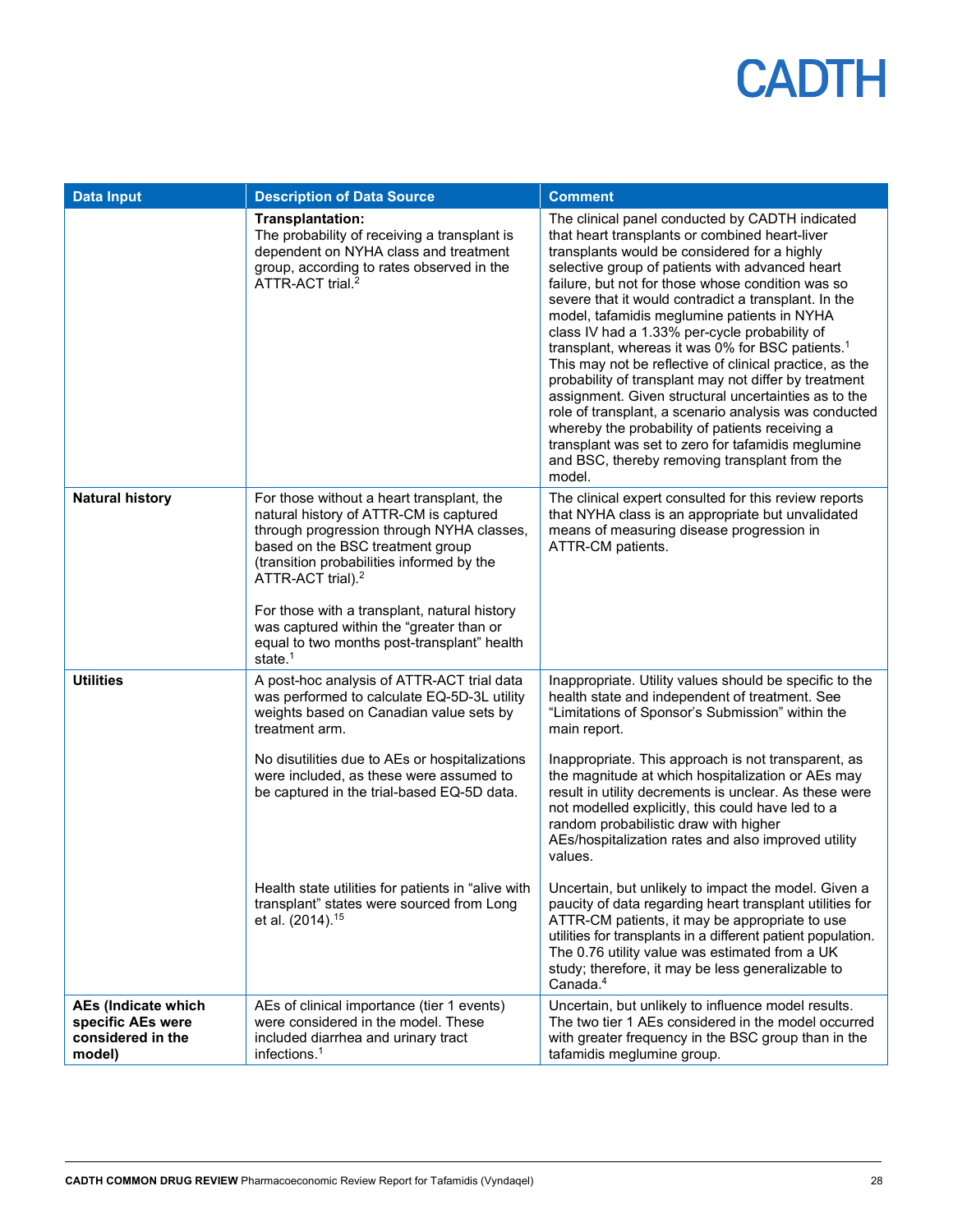| <b>Data Input</b>             | <b>Description of Data Source</b>                                                                                                                                                                                                                                                                                                                                                                                                                                                                                                                                                                                                                                                                                                                                          | <b>Comment</b>                                                                                                                                                                                                                                                                                                                                                                                                                                                                                                          |
|-------------------------------|----------------------------------------------------------------------------------------------------------------------------------------------------------------------------------------------------------------------------------------------------------------------------------------------------------------------------------------------------------------------------------------------------------------------------------------------------------------------------------------------------------------------------------------------------------------------------------------------------------------------------------------------------------------------------------------------------------------------------------------------------------------------------|-------------------------------------------------------------------------------------------------------------------------------------------------------------------------------------------------------------------------------------------------------------------------------------------------------------------------------------------------------------------------------------------------------------------------------------------------------------------------------------------------------------------------|
| <b>Mortality</b>              | Mortality due to non-transplant related<br>causes was informed by the all-cause<br>overall survival data from the ATTR-ACT<br>trial, censored for transplants and cardiac<br>device implantations. <sup>2</sup> All-cause survival<br>curves were estimated based on subgroup<br>(i.e., overall survival for baseline NYHA<br>class I/II and baseline NYHA class III) and<br>treatment arm. <sup>2</sup> Seven parametric models<br>were fitted to the survival data with the<br>following distributions selected by first ruling<br>out clinically implausible outcomes and then<br>selecting based on statistical fit:<br>• tafamidis meglumine, NYHA class I/II and<br>class III: gamma distribution<br>• BSC, NYHA class I/II and class III:<br>Gompertz distribution. | Inappropriate. See Limitations of Sponsor's<br>Submission within the main report.                                                                                                                                                                                                                                                                                                                                                                                                                                       |
|                               | Patients receiving transplant had a 7.7%<br>and 0.6% probability of experiencing peri-<br>operative and post-transplant death<br>$( \ge 2$ months), respectively. <sup>3</sup> These estimates<br>were calculated by the sponsor based on<br>data from the registry of the International<br>Society for Heart and Lung Transplantation<br>from 1982 to 2013. <sup>3</sup>                                                                                                                                                                                                                                                                                                                                                                                                  | This international registry included patients who<br>received transplants since 1982 and it is unclear<br>whether survival from this time period and from<br>different settings would be relevant to Canadian<br>patients with ATTR-CM receiving heart transplants<br>today. Data from this registry also includes pediatric<br>patients, and it is unclear if the pediatric data were<br>used to inform the model's mortality estimates. <sup>3</sup><br>However, this is unlikely to be a key driver of the<br>model. |
| <b>Resource use and costs</b> |                                                                                                                                                                                                                                                                                                                                                                                                                                                                                                                                                                                                                                                                                                                                                                            |                                                                                                                                                                                                                                                                                                                                                                                                                                                                                                                         |
| <b>Drug</b>                   | Price of tafamidis meglumine submitted by<br>the sponsor. <sup>1</sup>                                                                                                                                                                                                                                                                                                                                                                                                                                                                                                                                                                                                                                                                                                     | Appropriate.                                                                                                                                                                                                                                                                                                                                                                                                                                                                                                            |
|                               | RDI for tafamidis meglumine derived from<br>mean adherence of ITT patients in the 80<br>mg tafamidis meglumine arm: 97.8% (from<br>the ATTR-ACT trial). <sup>2</sup>                                                                                                                                                                                                                                                                                                                                                                                                                                                                                                                                                                                                       | Inappropriate. See "Limitations of Sponsor's<br>Submission" within the main report.                                                                                                                                                                                                                                                                                                                                                                                                                                     |
|                               | Cost of BSC, including diuretics, blood<br>pressure management, blood thinners, and<br>anti-rhythmic medications were not included<br>in the model.                                                                                                                                                                                                                                                                                                                                                                                                                                                                                                                                                                                                                        | Not including these drug costs may be conservative<br>if treatment with tafamidis meglumine reduces the<br>number of supportive medications required by<br>patients. These costs are likely to be small and are<br>unlikely to influence model results.                                                                                                                                                                                                                                                                 |
| Event                         | Hospitalization: Cost per day of<br>cardiovascular-related hospitalization is<br>\$1,190.09. Source: OCCI. <sup>8</sup>                                                                                                                                                                                                                                                                                                                                                                                                                                                                                                                                                                                                                                                    | Unable to validate cost for cardiovascular-related<br>hospitalization or transplant on OCCI; however, this<br>is unlikely to influence model results.                                                                                                                                                                                                                                                                                                                                                                   |
|                               | Transplant: Transplant and 30-day post-<br>transplant cost is \$168,091.41. Source:<br>OCCI. <sup>8</sup>                                                                                                                                                                                                                                                                                                                                                                                                                                                                                                                                                                                                                                                                  |                                                                                                                                                                                                                                                                                                                                                                                                                                                                                                                         |
|                               | Duration of hospitalization was based on<br>treatment arm and baseline NYHA, based<br>on ATTR-CM trial. <sup>2</sup>                                                                                                                                                                                                                                                                                                                                                                                                                                                                                                                                                                                                                                                       | Inappropriate. According to the clinical experts<br>consulted by CADTH for this review, a patient's<br>duration of hospitalization is not expected to differ by<br>treatment. See "Limitations of Sponsor's<br>Submission" within the main report.                                                                                                                                                                                                                                                                      |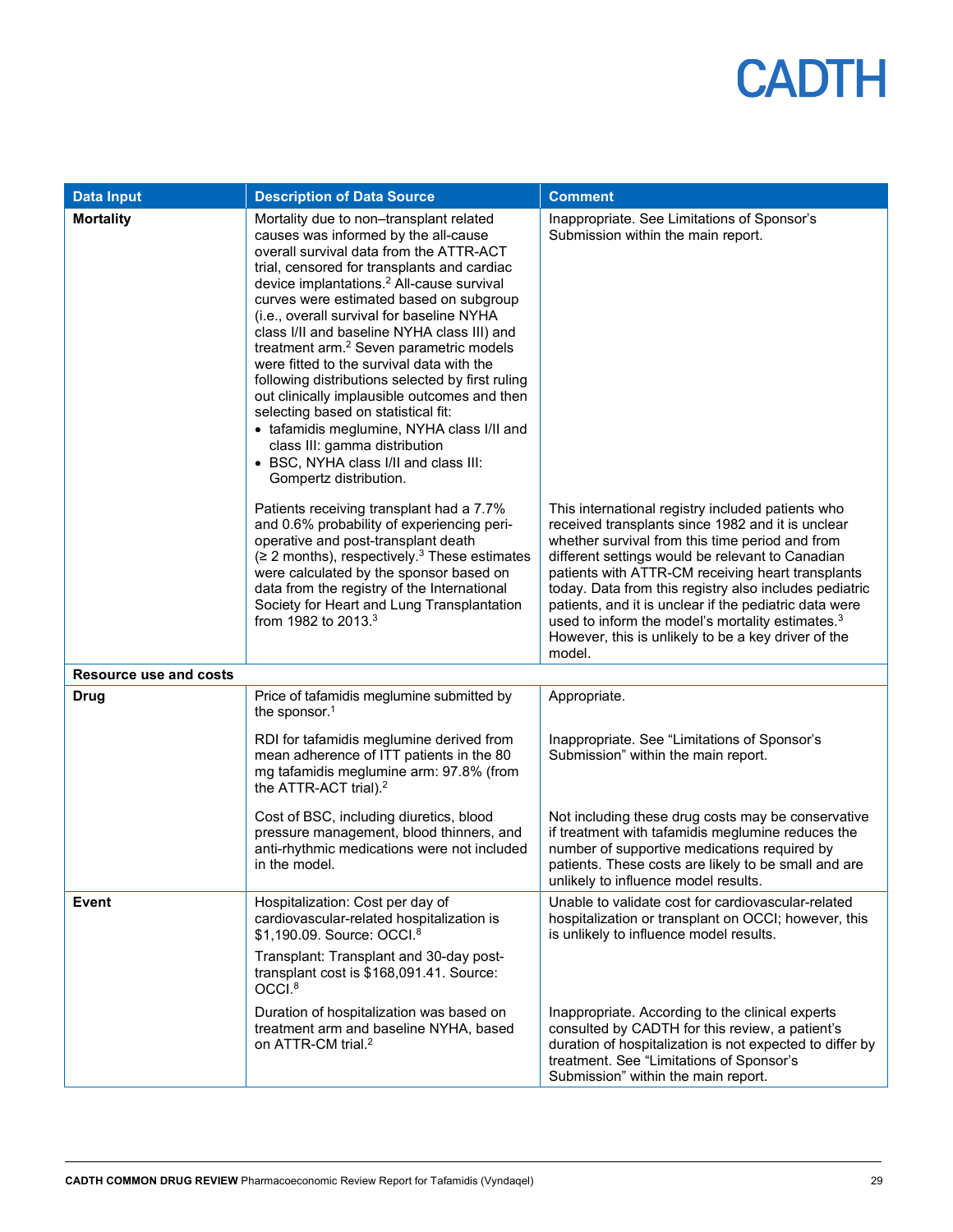| <b>Data Input</b>   | <b>Description of Data Source</b>                                                                                                                                                                          | <b>Comment</b>                                                                                                                                                                                                                                                                                                                                                          |
|---------------------|------------------------------------------------------------------------------------------------------------------------------------------------------------------------------------------------------------|-------------------------------------------------------------------------------------------------------------------------------------------------------------------------------------------------------------------------------------------------------------------------------------------------------------------------------------------------------------------------|
|                     | End-of-life costs: $$1,472.70.9$                                                                                                                                                                           | Unable to validate end-of-life costs from source, but<br>unlikely to influence model results.                                                                                                                                                                                                                                                                           |
| <b>AEs</b>          | Monthly AE costs for diarrhea and urinary<br>tract infection from OCCI. <sup>8</sup>                                                                                                                       | Unable to validate costs on OCCI. Unlikely to<br>influence model results.                                                                                                                                                                                                                                                                                               |
| <b>Health state</b> | Background resource costs were<br>considered by NYHA class and included<br>cardiologist, gastroenterologist, neurologist,<br>general practitioner, and ER visits. Costs do<br>not differ by treatment arm. | According to the clinical expert consulted by CADTH<br>for this review, approximately half of NYHA class III<br>and class IV patients will visit a nephrologist every<br>three months, in addition to other specialists.                                                                                                                                                |
|                     | Frequency of visits, by NYHA class,<br>estimated from a survey of two ATTR-CM<br>specialists in Canada.                                                                                                    | According to the clinical expert consulted by CADTH<br>for this review, the frequency of a patient's visits to<br>gastroenterologists and neurologists is not expected<br>to differ by NYHA class. Additionally, they noted that<br>patients in NYHA class III and class IV are seen by<br>nurse practitioners approximately every month in a<br>cardiovascular clinic. |
|                     | Unit costs of visits sourced from the<br>Ontario Schedule of Benefits and the<br>OCCI. <sup>8,16</sup>                                                                                                     | Appropriate costing sources.                                                                                                                                                                                                                                                                                                                                            |
|                     | Post-transplant month 2+ costs: \$2,965.52.<br>Includes costs of immunosuppressants and<br>pharmacy costs. <sup>17</sup>                                                                                   | Unable to validate post-transplant costs from source.<br>Unlikely to influence the model results.                                                                                                                                                                                                                                                                       |

AE = adverse events; AIC = Akaike's information criterion; ATTR-CM = transthyretin-mediated amyloidosis cardiomyopathy; BIC = Bayesian information criterion; BSC = best supportive care; EQ-5D = EuroQol 5-Dimensions; EQ-5D-3L = EuroQol 5-Dimensions 3-Levels; ER = emergency room; ITT = intention to treat; NYHA = New York Heart Association; OCCI = Ontario Case Costing Initiative; OSB = Ontario Schedule of Benefits; RDI = relative dose intensity.

### <span id="page-29-0"></span>**Table 11: Sponsor's Key Assumptions**

| <b>Assumption</b>                                                                                                                                                 | <b>Comment</b>                                                                                                                                                                                                                                                                                                                                                                                                                                                                                                                          |
|-------------------------------------------------------------------------------------------------------------------------------------------------------------------|-----------------------------------------------------------------------------------------------------------------------------------------------------------------------------------------------------------------------------------------------------------------------------------------------------------------------------------------------------------------------------------------------------------------------------------------------------------------------------------------------------------------------------------------|
| Patients in the "alive without transplant"<br>health states who do not discontinue<br>treatment receive tafamidis meglumine for<br>the entire model time horizon. | Appropriate. According to the clinical experts consulted by CADTH for this review,<br>clinicians would be unlikely to initiate tafamidis meglumine for patients in NYHA<br>class IV. However, clinicians would be unlikely to discontinue treatment for patients<br>in earlier NYHA classes who initiate tafamidis meglumine and later transition to<br>NYHA class IV.                                                                                                                                                                  |
| Patients may only receive a transplant once.                                                                                                                      | Appropriate.                                                                                                                                                                                                                                                                                                                                                                                                                                                                                                                            |
| After receiving a transplant, patients may<br>only progress to death (i.e., no further<br>cardiac disease progression is assumed to<br>occur).                    | Uncertain, but unlikely to influence model results. According to the clinical panel<br>conducted by CADTH, TTR deposition may still occur after transplant; however,<br>it is unclear whether these patients would require additional treatment.                                                                                                                                                                                                                                                                                        |
| Patients who receive a transplant are no<br>longer eligible to receive tafamidis<br>meglumine.                                                                    | Uncertain. Patients who entered the ATTR-ACT trial had not received prior<br>transplants, so the role of tafamidis meglumine in transplant patients is unknown.<br>According to the clinical panel conducted by CADTH, the role of tafamidis<br>meglumine in patients who have received tafamidis meglumine is unknown.                                                                                                                                                                                                                 |
| A patient's health-related quality of life<br>immediately after transplant remains the<br>same for their entire lifetime.                                         | Inappropriate. Patients would be expected to have worse health-related quality of<br>life in the first month following transplant compared with subsequent months. This<br>finding is supported by Pinson et al. (2000), who found that a patient's quality of life,<br>as measured by Karnofsky scores, was lowest immediately post-transplant and<br>improved in subsequent months. <sup>18</sup> However, given the small percentage of patients<br>receiving transplants in the model, this is unlikely to influence model results. |

NYHA = New York Heart Association; TTR = transthyretin.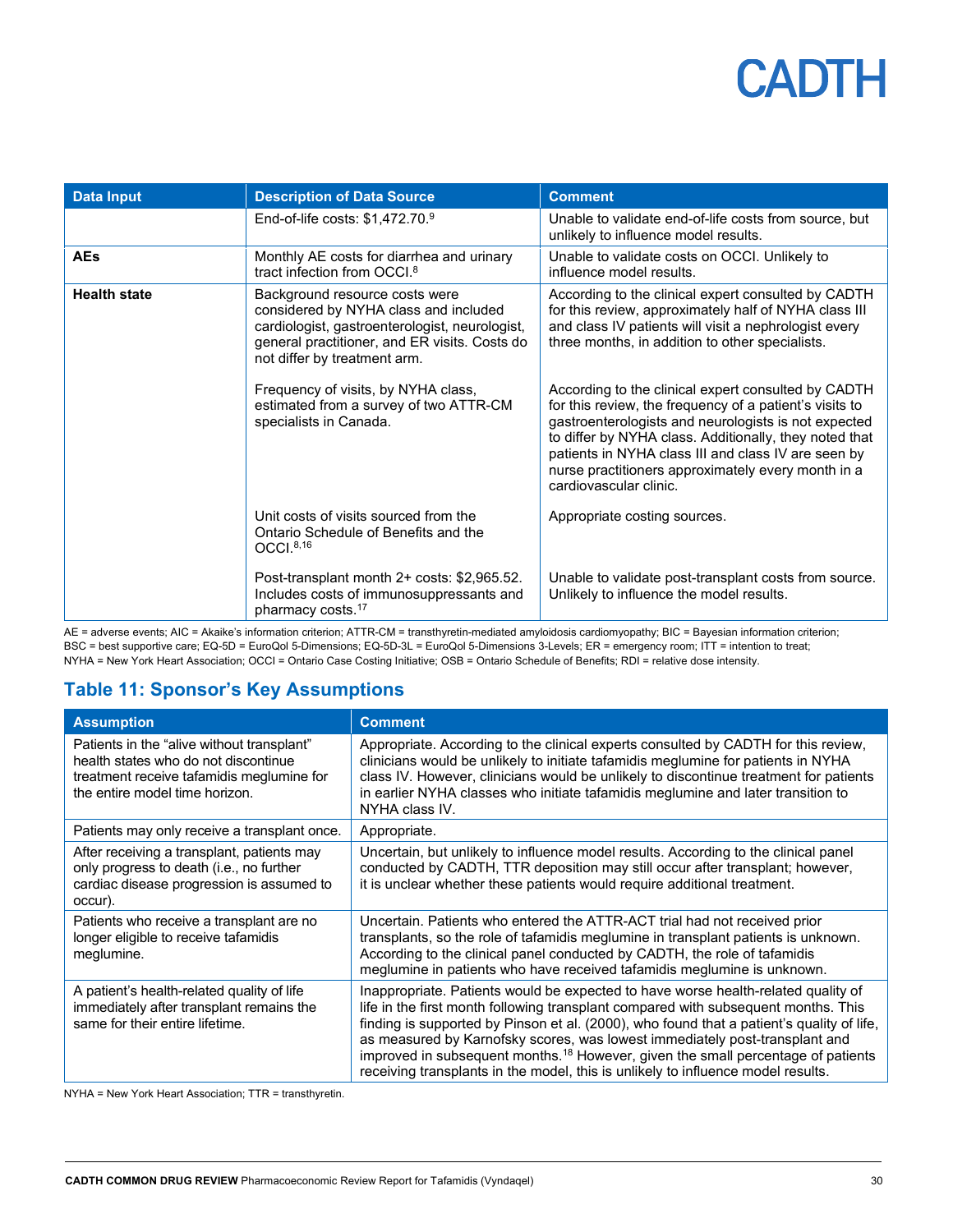

#### **Sponsor's Results**

#### <span id="page-30-0"></span>**Table 12: Results of Sponsor's Sensitivity Analyses**

| <b>Scenario</b>                                                                                     | Incremental costs (\$) | <b>Incremental QALYs</b> | <b>Incremental cost</b><br>per QALY (\$) |
|-----------------------------------------------------------------------------------------------------|------------------------|--------------------------|------------------------------------------|
| Sponsor's base case                                                                                 | 790,379                | 3.20                     | 247,069                                  |
| 15-year time horizon                                                                                | 749.354                | 2.49                     | 301,540                                  |
| Survival extrapolated with Gompertz distribution for<br>BSC and exponential for tafamidis meglumine | 881.589                | 3.98                     | 221.392                                  |
| Survival extrapolated with gamma distribution for<br>BSC and tafamidis meglumine                    | 770.341                | 2.30                     | 335,608                                  |
| No further treatment discontinuation after month 30                                                 | 1,038,604              | 3.20                     | 324,663                                  |

BSC = best supportive care; QALY = quality-adjusted life-year.

Source: Sponsor's pharmacoeconomic submission.1

#### **CADTH Reanalyses**

#### <span id="page-30-1"></span>**Table 13: Sponsor's Frequency Estimates for Background Resource Use**

|                                                          | <b>Annual frequency per patient</b> |                        |                         |                          |                         |  |
|----------------------------------------------------------|-------------------------------------|------------------------|-------------------------|--------------------------|-------------------------|--|
| <b>Resource</b>                                          | Unit cost (\$)                      | <b>NYHA</b><br>class I | <b>NYHA</b><br>class II | <b>NYHA</b><br>class III | <b>NYHA</b><br>class IV |  |
| ATTR-CM specialist visit (cardiologist)                  | 300.70                              |                        | 2                       | 3                        |                         |  |
| Other specialist visit (gastroenterologist, neurologist) | 333.35                              |                        | າ                       | 3                        |                         |  |
| Primary care                                             | 77.20                               |                        | 2                       | 3                        | 4                       |  |
| Emergency room visit                                     | 578.97                              |                        |                         |                          |                         |  |
| Per-cycle cost                                           |                                     | 59.27                  | 166.79                  | 274.31                   | 478.32                  |  |

ATTR-CM = transthyretin-mediated amyloidosis cardiomyopathy; NYHA = New York Heart Association.

a Sponsor pharmacoeconomic submission.<sup>1</sup>

### <span id="page-30-2"></span>**Table 14: Reanalysis Frequency Estimates for Background Resource Use**

|                                                          | <b>Annual frequency per patient</b> |                        |                         |                          |                         |  |  |
|----------------------------------------------------------|-------------------------------------|------------------------|-------------------------|--------------------------|-------------------------|--|--|
| <b>Resource</b>                                          | Unit cost (\$)                      | <b>NYHA</b><br>class I | <b>NYHA</b><br>class II | <b>NYHA</b><br>class III | <b>NYHA</b><br>class IV |  |  |
| ATTR-CM specialist visit (cardiologist)                  | 300.70                              |                        | 2                       | 3                        | 4                       |  |  |
| Nephrologist visit                                       | 157.00 <sup>a</sup>                 | 0                      | 0                       | っ                        |                         |  |  |
| Other specialist visit (gastroenterologist, neurologist) | 333.35                              |                        | 2                       | 3                        | 4                       |  |  |
| Primary care                                             | 77.20                               |                        | っ                       | 3                        | 12                      |  |  |
| Emergency room visit                                     | 578.97                              |                        |                         | ∩                        |                         |  |  |
| Per-cycle cost                                           |                                     | 59.27                  | 166.79                  | 300.47                   | 555.95                  |  |  |

ATTR-CM = transthyretin-mediated amyloidosis cardiomyopathy; NYHA = New York Heart Association.

<sup>a</sup> Ontario Schedule of Benefits code A165.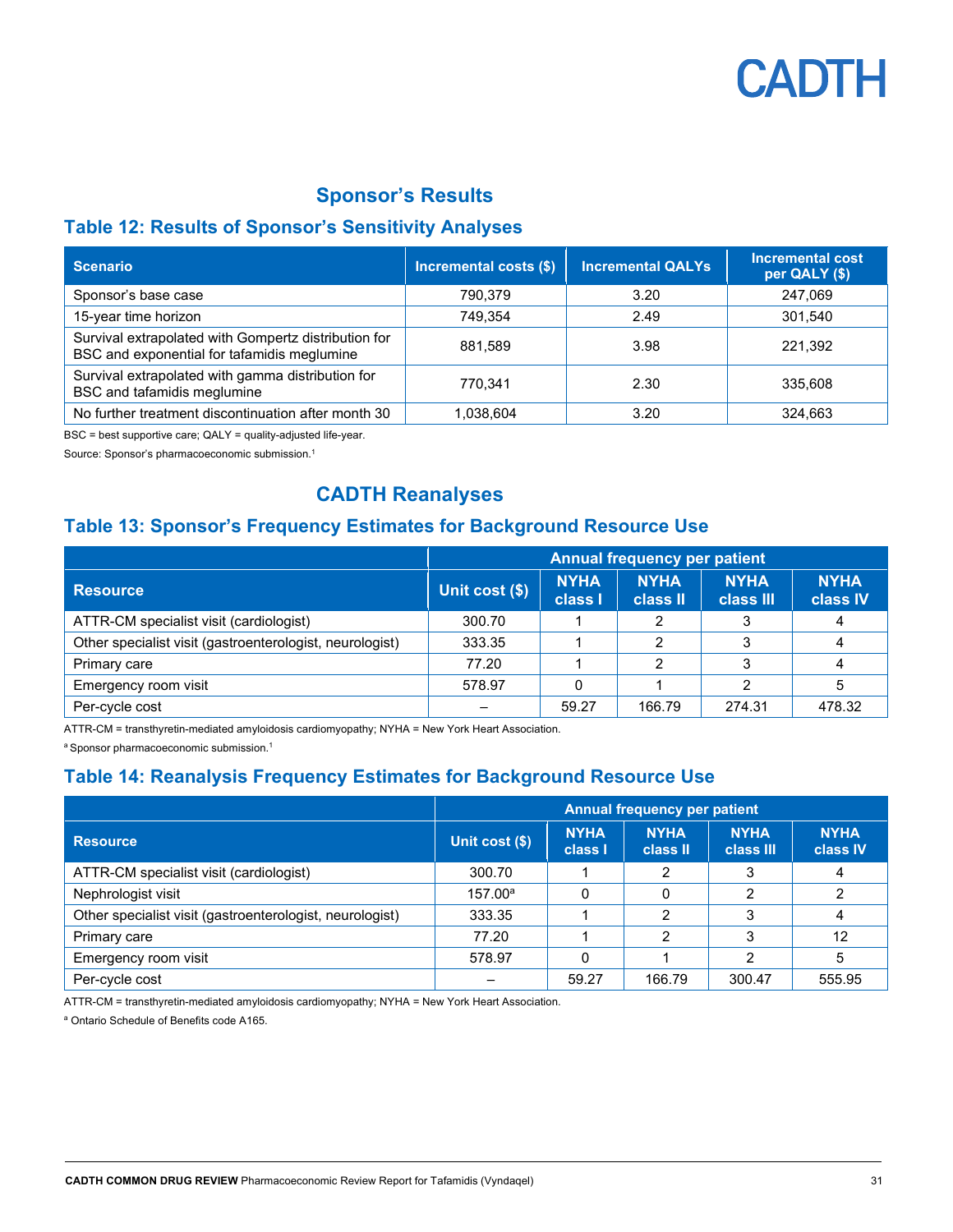

#### <span id="page-31-0"></span>**Table 15: CADTH Reanalysis**

|                               | Total<br>costs(S) | <b>Total</b><br><b>LYs</b> | <b>Total</b><br><b>QALYs</b> | cost(S) | $\blacksquare$ Incremental $\blacksquare$ Incremental $\blacksquare$<br>LYs | <b>Incremental</b><br><b>QALYs</b> | <b>∖Incremental</b><br>$\vert \text{cost per LY ($)} \vert$ (\$/QALY) | <b>ICUR</b> |
|-------------------------------|-------------------|----------------------------|------------------------------|---------|-----------------------------------------------------------------------------|------------------------------------|-----------------------------------------------------------------------|-------------|
| <b>BSC</b>                    | 49.510            | 3.34                       | 2.37                         |         |                                                                             |                                    |                                                                       |             |
| <b>Tafamidis</b><br>meglumine | 945.005           | 6.01                       | 4.39                         | 895.494 | 2.66                                                                        | 2.02                               | 336.056                                                               | 443.694     |

BSC = best supportive care; ICUR = incremental cost-utility ratio; LY = life-year; QALY = quality-adjusted life-year.

#### <span id="page-31-1"></span>**Table 16: CADTH Scenario Analyses**

|    | <b>Scenario</b>                                                                      | <b>Treatments</b>             | <b>QALYs</b> | $Cost($ \$) | <b>ICUR (\$/QALY)</b> |  |
|----|--------------------------------------------------------------------------------------|-------------------------------|--------------|-------------|-----------------------|--|
| 6  | CADTH base-case reanalysis                                                           | <b>BSC</b>                    | 2.37         | 49,510      | 443,694               |  |
|    |                                                                                      | <b>Tafamidis</b><br>meglumine | 4.39         | 945,005     |                       |  |
| 6a | All patients start in NYHA class I/II                                                | <b>BSC</b>                    | 2.83         | 58,598      | 411,053               |  |
|    |                                                                                      | <b>Tafamidis</b><br>meglumine | 5.55         | 1,175,785   |                       |  |
|    | All patients start in NYHA class III                                                 | <b>BSC</b>                    | 1.48         | 31,693      | 699,242 <sup>a</sup>  |  |
|    |                                                                                      | <b>Tafamidis</b><br>meglumine | 2.14         | 495,885     |                       |  |
| 6b | No AEs                                                                               | <b>BSC</b>                    | 2.37         | 49,203      | 437,524               |  |
|    |                                                                                      | <b>Tafamidis</b><br>meglumine | 4.44         | 954,640     |                       |  |
| 6c | No transplant                                                                        | <b>BSC</b>                    | 2.19         | 33,923      | 479,924               |  |
|    |                                                                                      | Tafamidis<br>meglumine        | 4.16         | 977,623     |                       |  |
| 6d | No difference in the probability of CV-related<br>hospitalization between treatments | <b>BSC</b>                    | 2.37         | 42,495      | 449,525               |  |
|    |                                                                                      | Tafamidis<br>meglumine        | 4.37         | 940,777     |                       |  |
| 6e | Sponsor's estimate for treatment adherence (97.8%)                                   | <b>BSC</b>                    | 2.37         | 49,396      | 431,713               |  |
|    |                                                                                      | Tafamidis<br>meglumine        | 4.41         | 929,459     |                       |  |

AE = adverse event; CV = cardiovascular; ICUR = incremental cost-utility ratio; NYHA = New York Heart Association; QALY = quality-adjusted life-year.

<sup>a</sup> Results were highly unstable due to uncertainty in the Gompertz distribution. When the parameters defining the Gompertz survival curves were assumed to be fixed values, the ICUR in this scenario increased to \$818,390 per QALY.